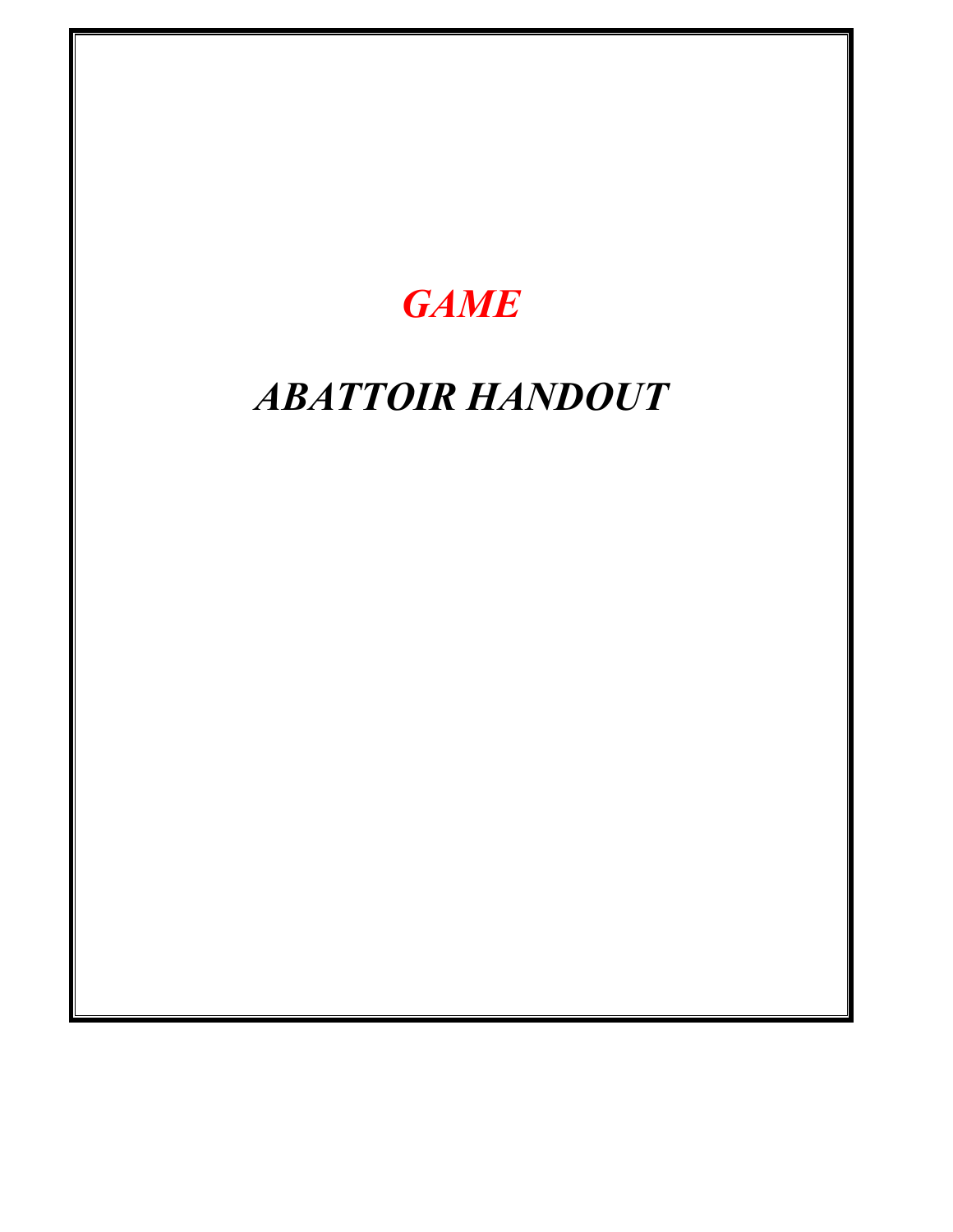# **GAME ABATTOIR HANDOUT INDEX**

# PAGES

- 3 Application for Certificate of Registration
- 4 Tariffs and Fees
- 5 Contact List
- 6-7 Details that must be included on the plans
- 8 Ideal ablution layout
- 9 Upgradable Rural Game Abattoir index
- 10 Rural Game Abattoir Layout
- 11-21 Grades of abattoirs & Structural requirements as per legislation
- 22 Loading and transport of meat
- 23-24 Hygiene requirements for persons entering an abattoir
- *Annexure A:* Environmental Pre-Application Checklist for Environmental Affairs (9 Pages)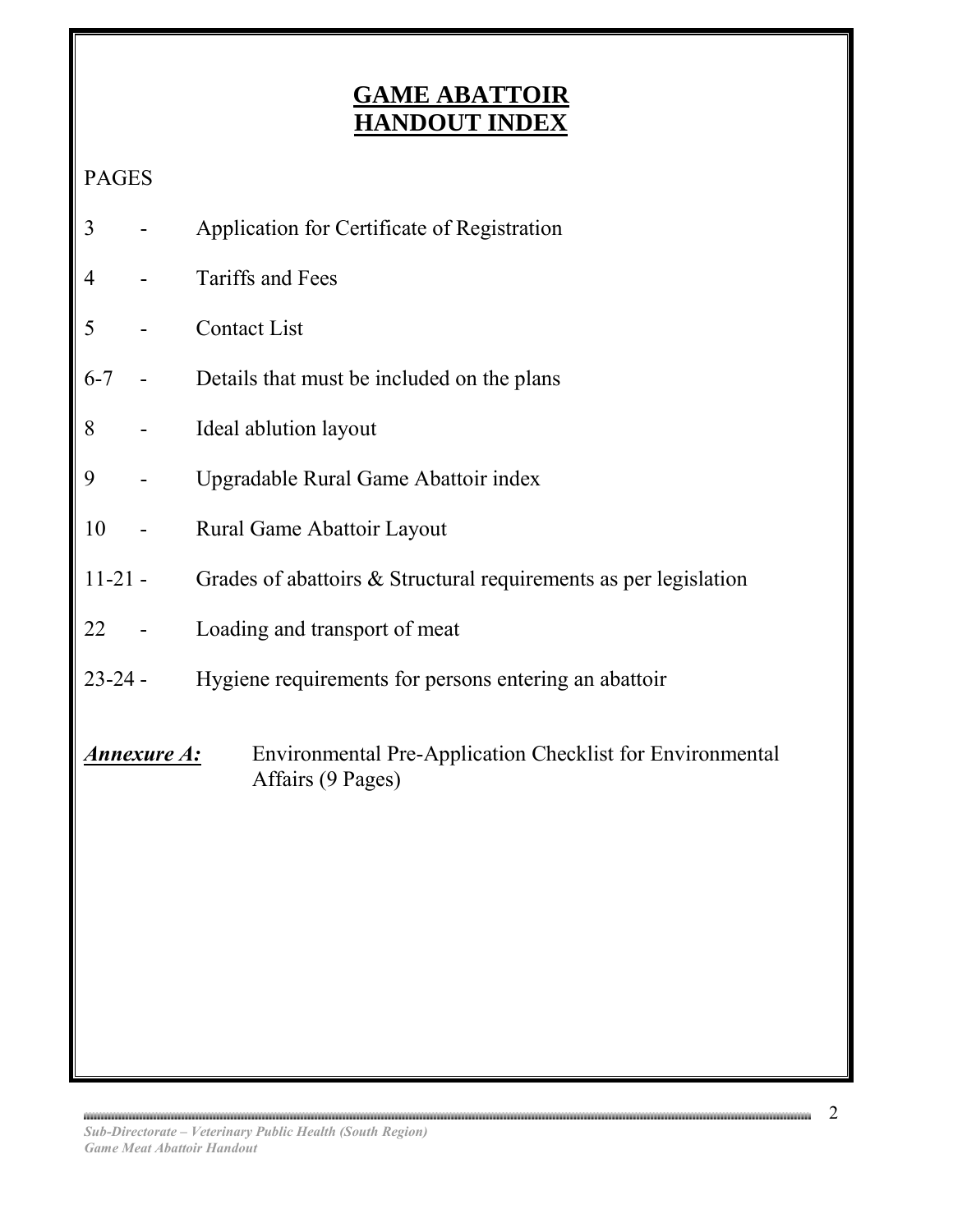

agriculture & rural development

Department: agriculture & rural development PROVINCE OF KWAZULU-NATAL

#### APPLICATION FOR A CERTIFICATE OF REGISTRATION IN TERMS OF THE **MEAT SAFETY ACT (No. 40 of 2000)**

| 1.  | Name of Owner:                                                                                                                                          |                                                                                                            |  |  |  |
|-----|---------------------------------------------------------------------------------------------------------------------------------------------------------|------------------------------------------------------------------------------------------------------------|--|--|--|
|     | Address of Owner:                                                                                                                                       |                                                                                                            |  |  |  |
|     | Name of Abattoir:                                                                                                                                       |                                                                                                            |  |  |  |
|     | Name of Operator:                                                                                                                                       |                                                                                                            |  |  |  |
|     | Telephone Number:                                                                                                                                       |                                                                                                            |  |  |  |
| 2.  | Site Address:                                                                                                                                           |                                                                                                            |  |  |  |
| 3.  | Maximum daily/hourly throughput per day:                                                                                                                |                                                                                                            |  |  |  |
|     | Cattle                                                                                                                                                  |                                                                                                            |  |  |  |
|     | Sheep/Goats                                                                                                                                             |                                                                                                            |  |  |  |
|     | Pigs                                                                                                                                                    |                                                                                                            |  |  |  |
|     | Poultry                                                                                                                                                 |                                                                                                            |  |  |  |
|     | Game                                                                                                                                                    |                                                                                                            |  |  |  |
|     | Other (specify)                                                                                                                                         |                                                                                                            |  |  |  |
| 4.  |                                                                                                                                                         | <b>Arrangements regarding Meat Inspection</b>                                                              |  |  |  |
|     |                                                                                                                                                         |                                                                                                            |  |  |  |
|     | <b>Personnel Strength:</b>                                                                                                                              |                                                                                                            |  |  |  |
|     | Veterinarians                                                                                                                                           |                                                                                                            |  |  |  |
|     | Meat Inspectors                                                                                                                                         |                                                                                                            |  |  |  |
|     | <b>Meat Examiners</b>                                                                                                                                   |                                                                                                            |  |  |  |
|     | <b>Laboratory Personnel</b>                                                                                                                             |                                                                                                            |  |  |  |
| 5.  |                                                                                                                                                         | Adequate & acceptable water/electricity supply.                                                            |  |  |  |
|     |                                                                                                                                                         |                                                                                                            |  |  |  |
|     |                                                                                                                                                         |                                                                                                            |  |  |  |
| 6.  |                                                                                                                                                         |                                                                                                            |  |  |  |
| 7.  |                                                                                                                                                         |                                                                                                            |  |  |  |
|     |                                                                                                                                                         |                                                                                                            |  |  |  |
| 8.  |                                                                                                                                                         |                                                                                                            |  |  |  |
| 9.  |                                                                                                                                                         |                                                                                                            |  |  |  |
|     |                                                                                                                                                         |                                                                                                            |  |  |  |
| 10. |                                                                                                                                                         | Is preliminary purification of effluent on the premises possible if required by the local authority: YES / |  |  |  |
|     | NO.                                                                                                                                                     |                                                                                                            |  |  |  |
| 11. |                                                                                                                                                         | The local authority stated in writing that there is no objection to the abattoir (letter attached).        |  |  |  |
| 12. | The abattoir shall, apart from the Meat Safety Act (No. 40 of 2000) and co-operation with the local<br>authority, comply with all relevant legislation. |                                                                                                            |  |  |  |
| 13. |                                                                                                                                                         |                                                                                                            |  |  |  |
|     |                                                                                                                                                         |                                                                                                            |  |  |  |
|     | declare that the above information is correct.                                                                                                          |                                                                                                            |  |  |  |
|     |                                                                                                                                                         |                                                                                                            |  |  |  |

Please return to the Deputy Manager, Veterinary Public Health - Private Bag X6005, Hilton, 3245. A copy of the operator's ID document must accompany this application.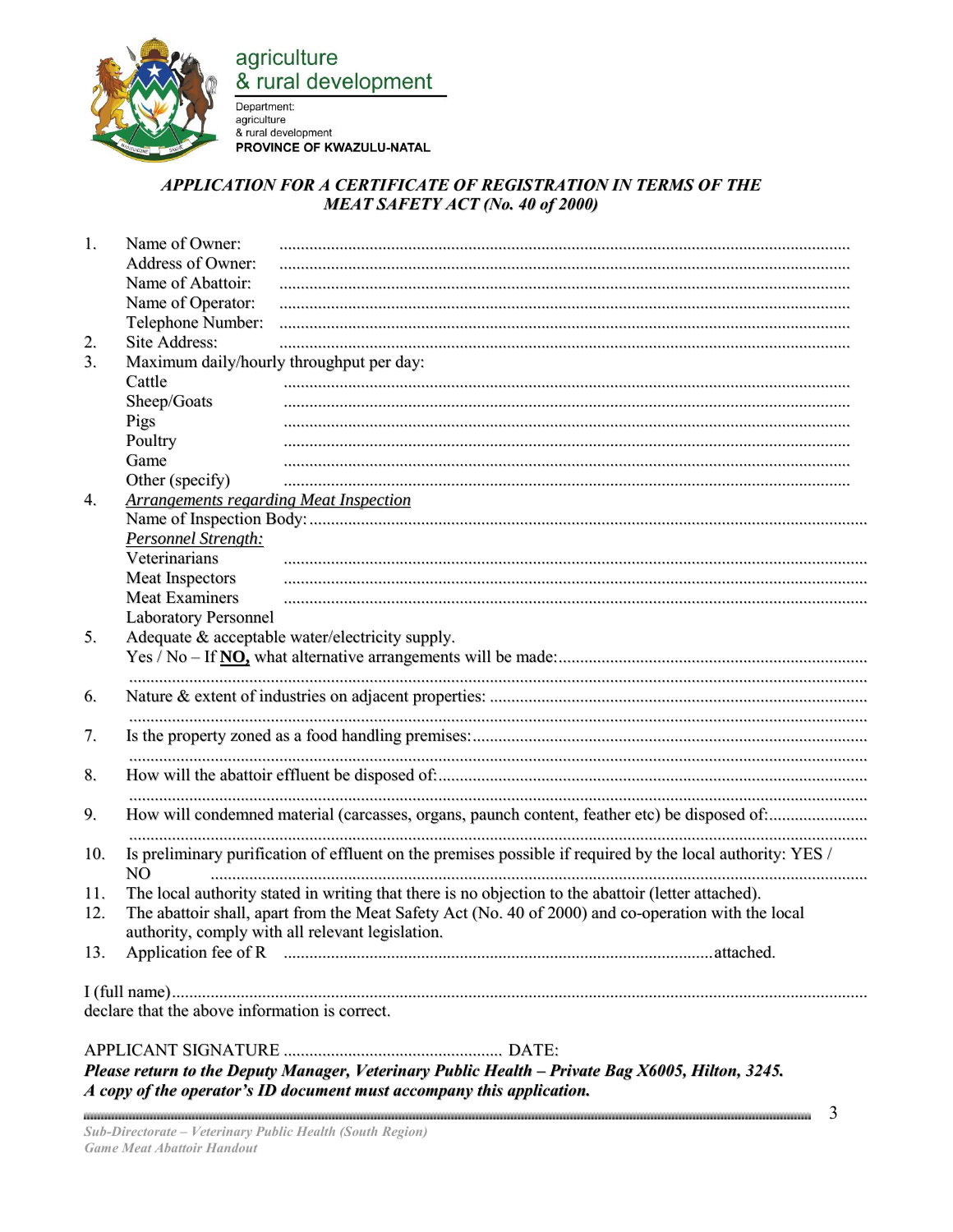

agriculture & rural development

Department: agriculture & rural development PROVINCE OF KWAZULU-NATAL

## **Directorate: VETERINARY PUBLIC HEALTH**

| Enquiries: T.A. Sikhakhane Telephone: 033-343 8418<br>Imibuzo:<br>Navrae : | Ucingo<br>Telefoon:   | Private Bag<br>Isikhwama Seposi : Hilton<br>Privaat Sak | : X6005<br>: 3245 |
|----------------------------------------------------------------------------|-----------------------|---------------------------------------------------------|-------------------|
| Reference: 11/3/32/1<br>Inkomba:<br>Verwysing:                             | Fax<br>iFeksi<br>Faks | Date<br>Usuku<br>Datum                                  | : 01 April 2015   |

#### **TO ALL ABATTOIR OWNERS**

#### **TARIFFS/FEES – VETERINARY PUBLIC HEALTH**

In keeping with a tariff structure laid down by the National Government, the Kwazulu-Natal Treasury has been compelled to introduce the following tariffs/fees with immediate effect:

#### **1. CERTIFICATE OF REGISTRATION:**

| $\triangleright$ Red Meat Abattoirs       | R390.00 |
|-------------------------------------------|---------|
| $\triangleright$ Poultry/Rabbit Abattoirs | R390.00 |
| $\triangleright$ Ostrich Abattoirs        | R390.00 |
| $\triangleright$ Rural Abattoirs          | R 85.00 |
|                                           |         |

#### **2. PLAN EVALUATION:**

- 2.1 Plan Evaluation (Existing) Plan Evaluations for extensions and upgrades/improvements R120/hour.
- 2.2 Plan Evaluation (New) High Throughout Abattoirs:

| Red Meat Abattoirs - 25 units or more                   | $\overline{\phantom{0}}$ | R750.00 |
|---------------------------------------------------------|--------------------------|---------|
| $\triangleright$ Poultry Abattoirs – 1500 units or more | $\overline{\phantom{0}}$ | R750.00 |

Low Throughput Abattoirs:

| $\triangleright$ Red Meat Abattoirs <25 units | $\overline{\phantom{0}}$ | R300.00 |
|-----------------------------------------------|--------------------------|---------|
| $\triangleright$ Poultry <1500                | $\overline{\phantom{0}}$ | R300.00 |
| $\triangleright$ Rural Abattoirs              | $\sim$                   | R 85.00 |

#### *ONLY BANK GUARANTEED CHEQUES WILL BE ACCEPTED!*  All cheque payments must be made to: **KZN Prov Gov Agriculture**

Should you have any queries pertaining to the above, please do not hesitate to contact this office.

#### **MANAGER VETERINARY SERVICES (KZN)**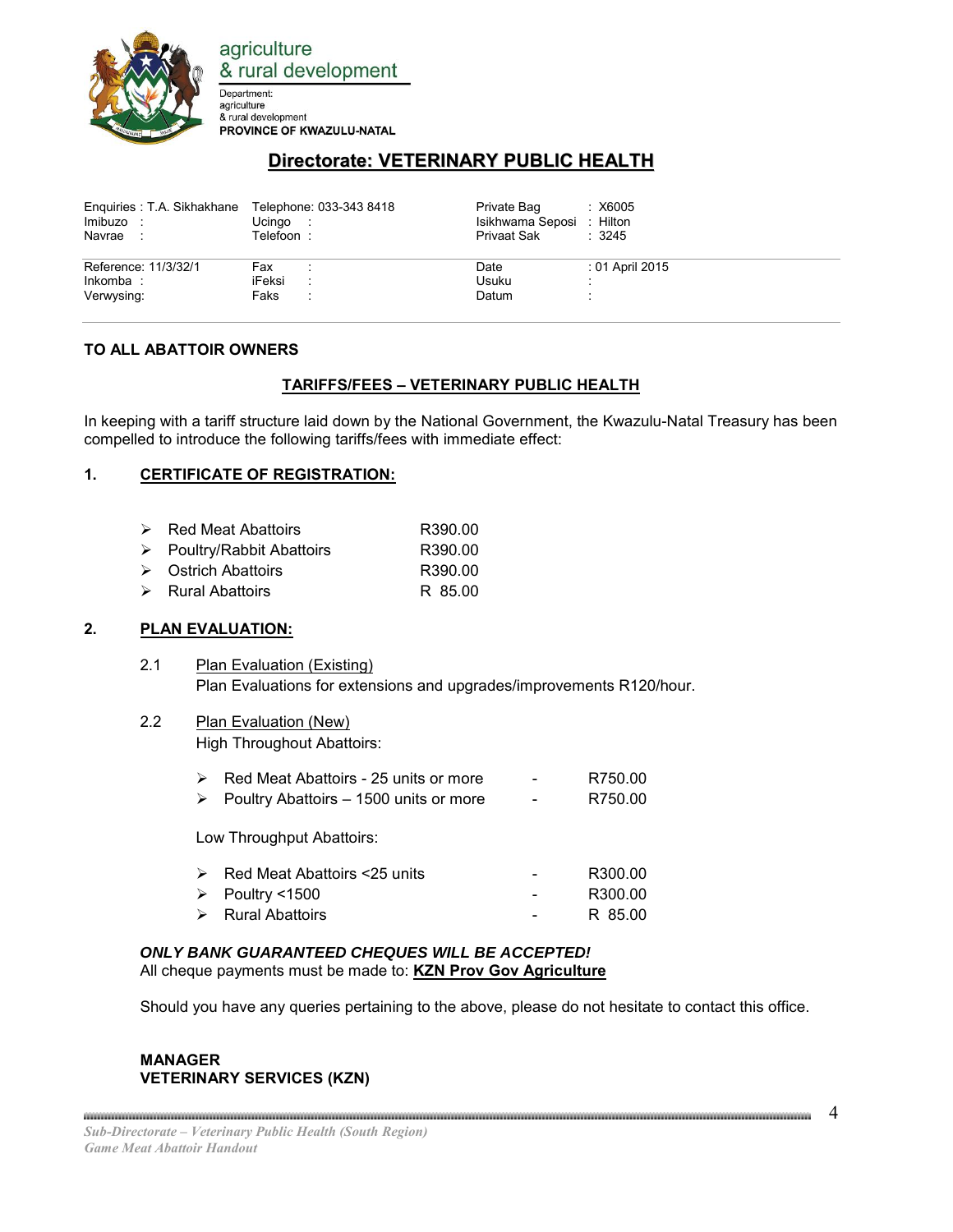#### *CONTACT LIST*

1. KZN Agriculture & Rural Development – Directorate: Veterinary Services - Sub Directorate: Veterinary Public Health (South Region)

 Attention: Dr. L. van Aswegen Private Bag X6005 Hilton, 32045

> Tel. 033-343 8418 Cell 076 221 9490

2. Department of Environmental Affairs (KZN), Chief Directorate Environmental Management:

> Pietermaritzburg Office Tel. 033-347 1820

3. Department of Water Affairs & Forestry

Dundee Office

Tel. 034-212 3571

Durban Office

Tel. 031-336 2811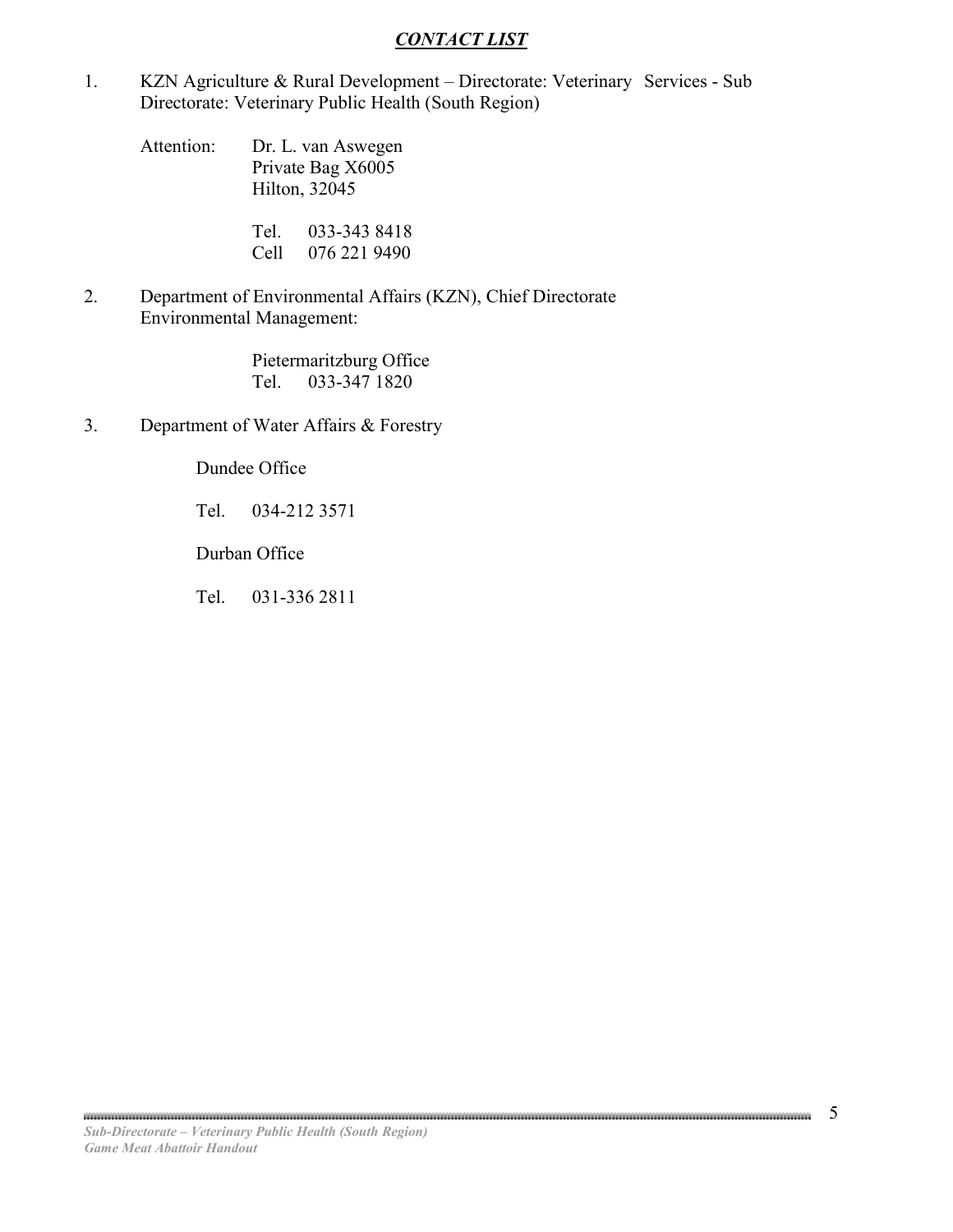#### **GAME ABATTOIRS: DETAILS THAT MUST BE INCLUDED ON THE PLANS**

The under mentioned points relate to certain details that are required and necessary in order for the abattoir plans to be assessed from a hygiene point of view.

1. Site Plan Scale 1:200 or 1:500

- a) True North and prevailing wind direction must be shown.
- b) Natural slope of the ground.
- c) Fencing, gates and roads on and adjacent to the site.
- d) Physical separation of "clean" and "dirty" section where applicable.
- e) Nature of the road and other surfaces on the premises.
- f) Water and power supply (origin).
- g) Sewerage and storm water drainage.
- h) Abattoir and related buildings/facilities, including eating/dining facilities for workers.
- i) Structure and nature of industries adjacent to the proposed abattoir site.
- j) Daily maximum throughput of Category A, B and/or C.
- 2. Abattoir Floor Plan Scale 1:50

- a) Flow patterns of product and personnel must be indicated.
- b) Carcass rails (dressing/chillers) and equipment (e.g. platforms, sterilisers) must be shown in the actual positions. All overhead rail heights must be indicated.
- c) Fall and drainage of floors (1:60).
- d) Drainage of equipment (hand wash basins, sterilisers). It is unacceptable that drainage take place across a floor.
- e) Meat inspection points with necessary equipment.
- f) Intensity of artificial lighting.
- g) Wash hand basin/s must be foot or knee operated, provided with hot and cold water (or mixed at 40ºC) and liquid soap. A wash hand basin must be located within 3 meters of all work stations.
- h) Steriliser/s operating at 82ºC.
- i) Wash points hose on reel hot and cold water (or mixed at  $40^{\circ}$ C).
- j) Windows that can open must be equipped with fly-screens.
- k) All entrance doors must be self-closing.
- l) The building must be bird and rodent proof as far as possible.
- m) Ante-chamber/s with wash hand basin, soap dispenser, hand drying facilities, boot wash, hooks for aprons and refuse bin.
- n) Overhead cold wash after meat inspection.
- 3. Abattoir Sections Scale 1:50

- a) Nature of ceiling, rails and roof construction.
- b) Details in respect of wall/wall and wall/floor connection (coved), window sills (45º) and hatches (sloped towards "dirtier" side).
- c) Gutters and drain pipes.

6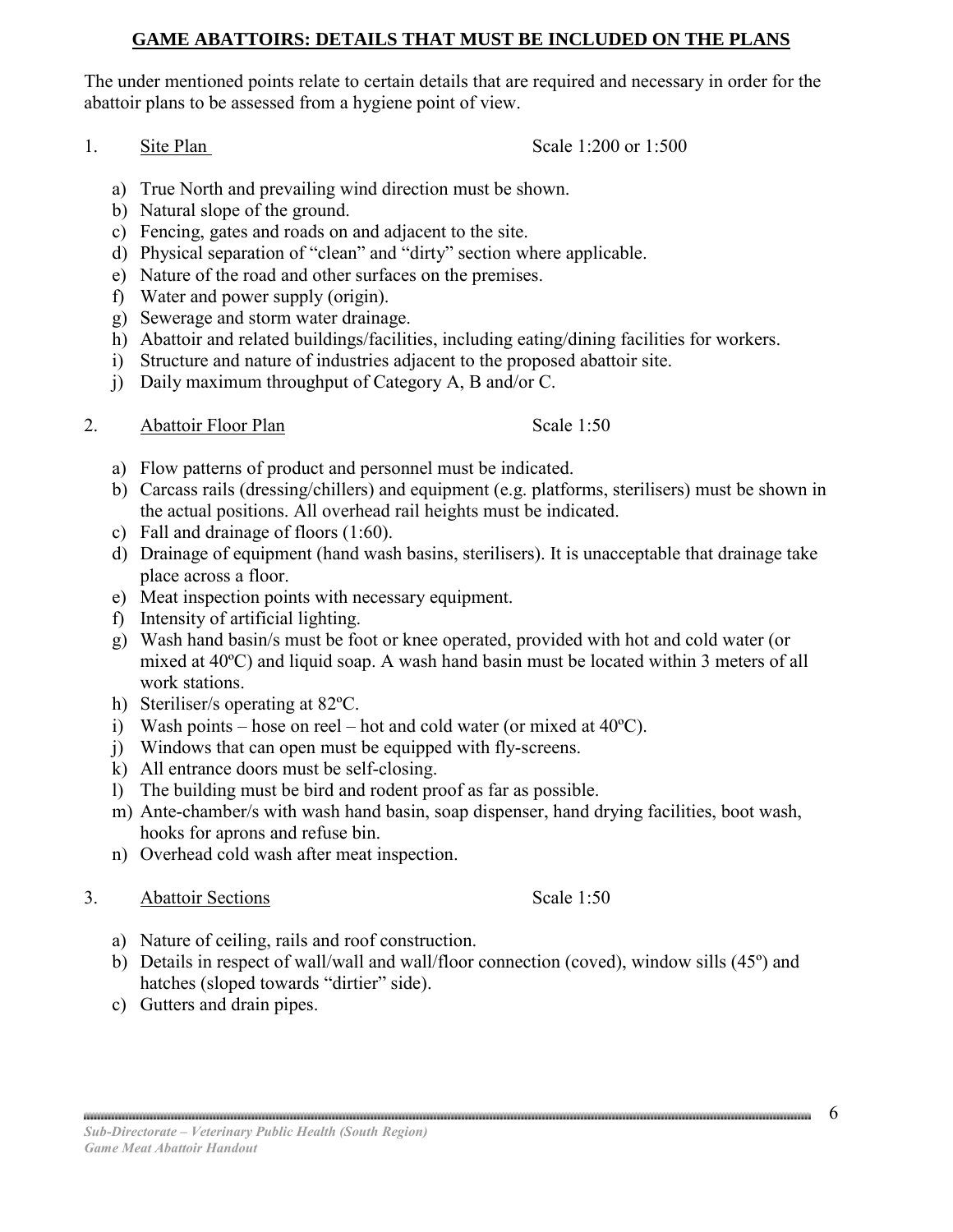#### 4. Abattoir Elevations Scale 1:50

- a) Nature of external wall surfaces.
- b) Windows metal frames with fly-screen where applicable.
- c) Doors nature and self-closing.
- 5. Change room/Toilet Scale 1:50

- a) Refer to standard plan for ideal lay-out.
- b) Floor slopes and drainage associated with hand wash basins, showers and toilets must be shown.
- c) A wash point is required.
- d) Sections and elevations as per abattoir plan above.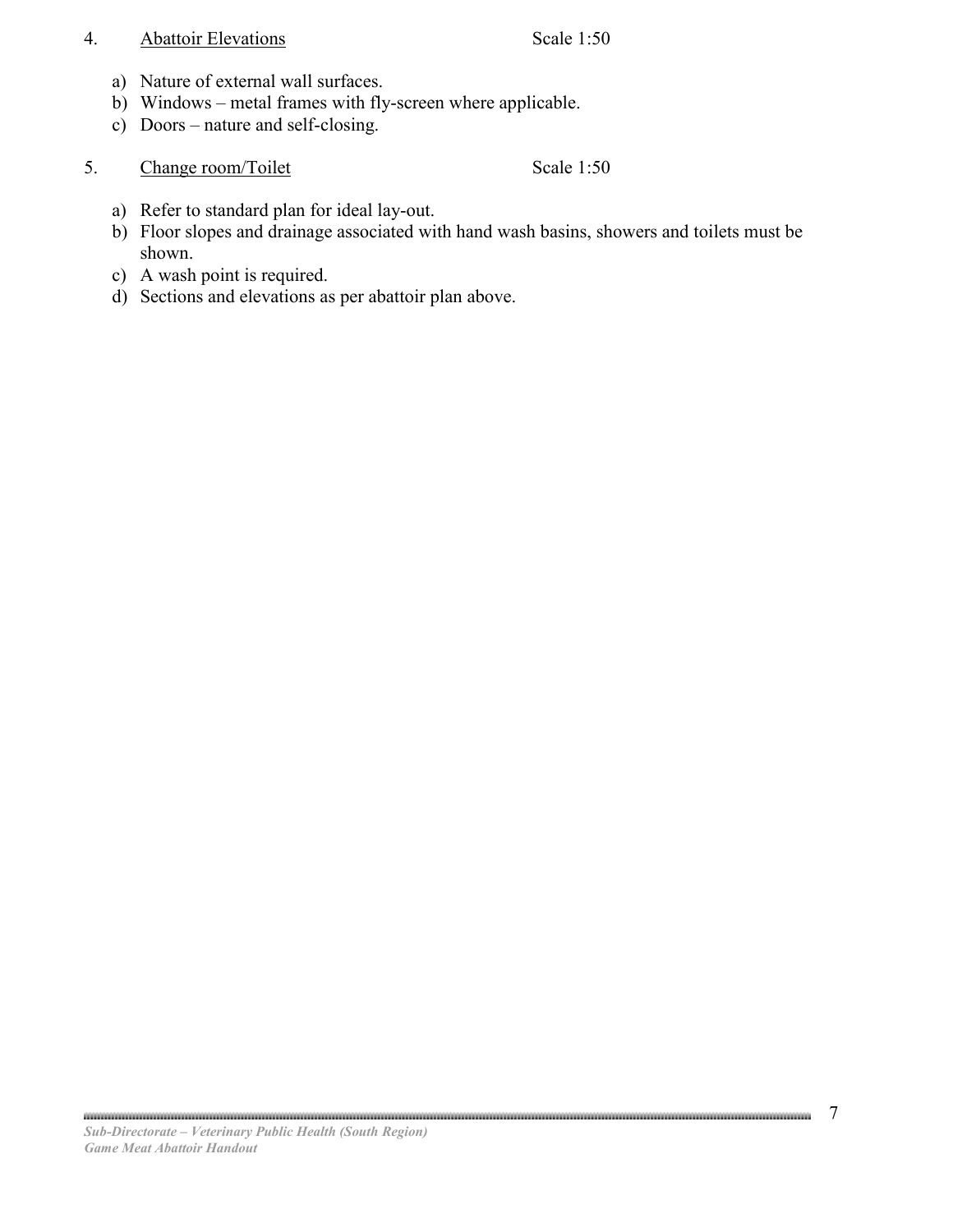

8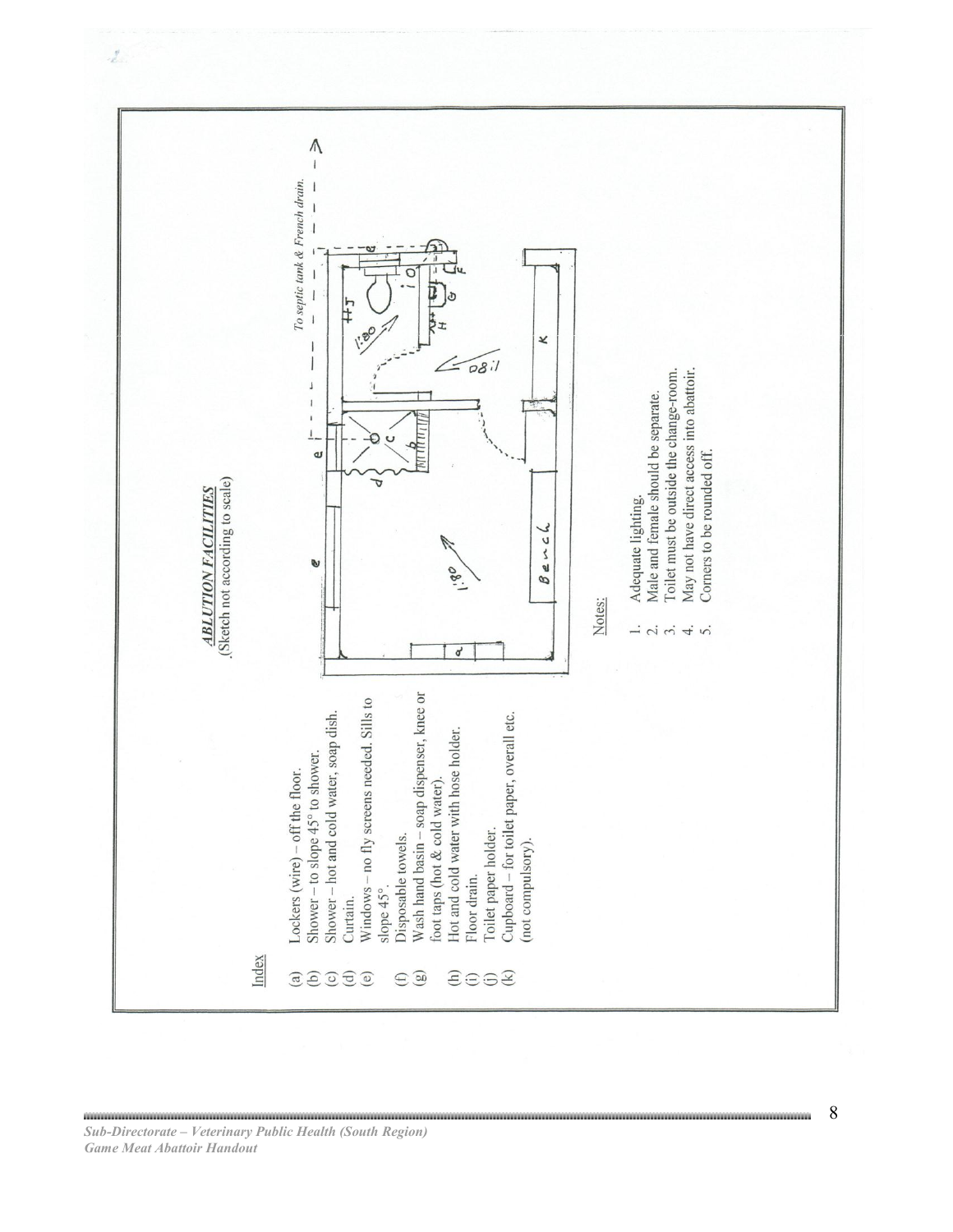# *UPGRADABLE RURAL GAME ABATTOIR*

## **INDEX**

- A. Offloading of game animals.
- B. Dressing area.
- C. Dispatch area.
- D. "dirty" offal area (if brought to abattoir).
- E. Ablution facilities.
- 1. Drain outlet.
- 2. Hoist (for larger animals).
- 3. Crawl beam.
- 4. Spoon type drain under beam.
- 5. Hooks for heads.
- 6. Platform for feet.
- 7. Hooks for red offal.
- 8. High windows with fly-screens.
- 9. Door smooth, impervious.
- 10. Sterilizer 82°C.
- 11. Wash hand basin foot/knee operated, hot and cold water.
- 12. Hose point hot & cold water. Hose reel provided.
- 13. Apron hooks.
- 14. Offal hooks.
- 15. Paunch opening table.
- 16. Grid.
- 17. Locakble hatch.
- 18. Overhead cold wash point.
- 19. Paunch washing cabinet with hooks.
- 20. Wire lockers.
- 21. Shower with hot and cold water.
- 22. Toilet.
- 23. Window no fly-screens required.
- 24. Fat and solids trap.
- 25. Storage cupboard.
- 26. Dressing platform.
- 27. Inspection platform/steps.
- 28. Overhead cold wash.
- 29. Container for hides.
- 30. Splitting saw (if required).
- 31. Bootwash cold water, soap and brush.

## **NOTES**

The area around the abattoir must be dust and mud-free (grass/cement/gravel). The offloading and dispatch areas must be cemented, drained and curbed. It is important to have adequate lighting and ventilation in the abattoir.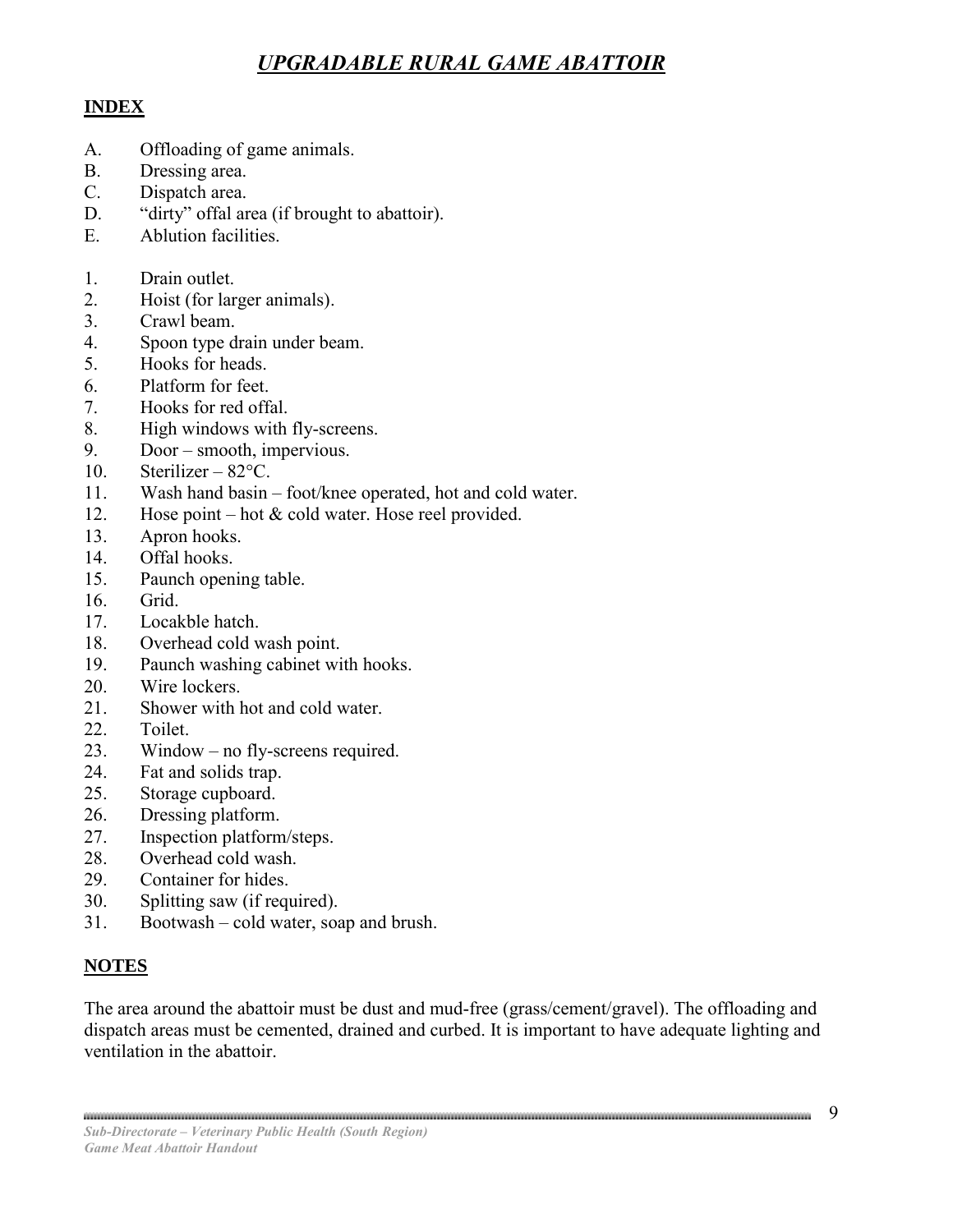

Not to scale !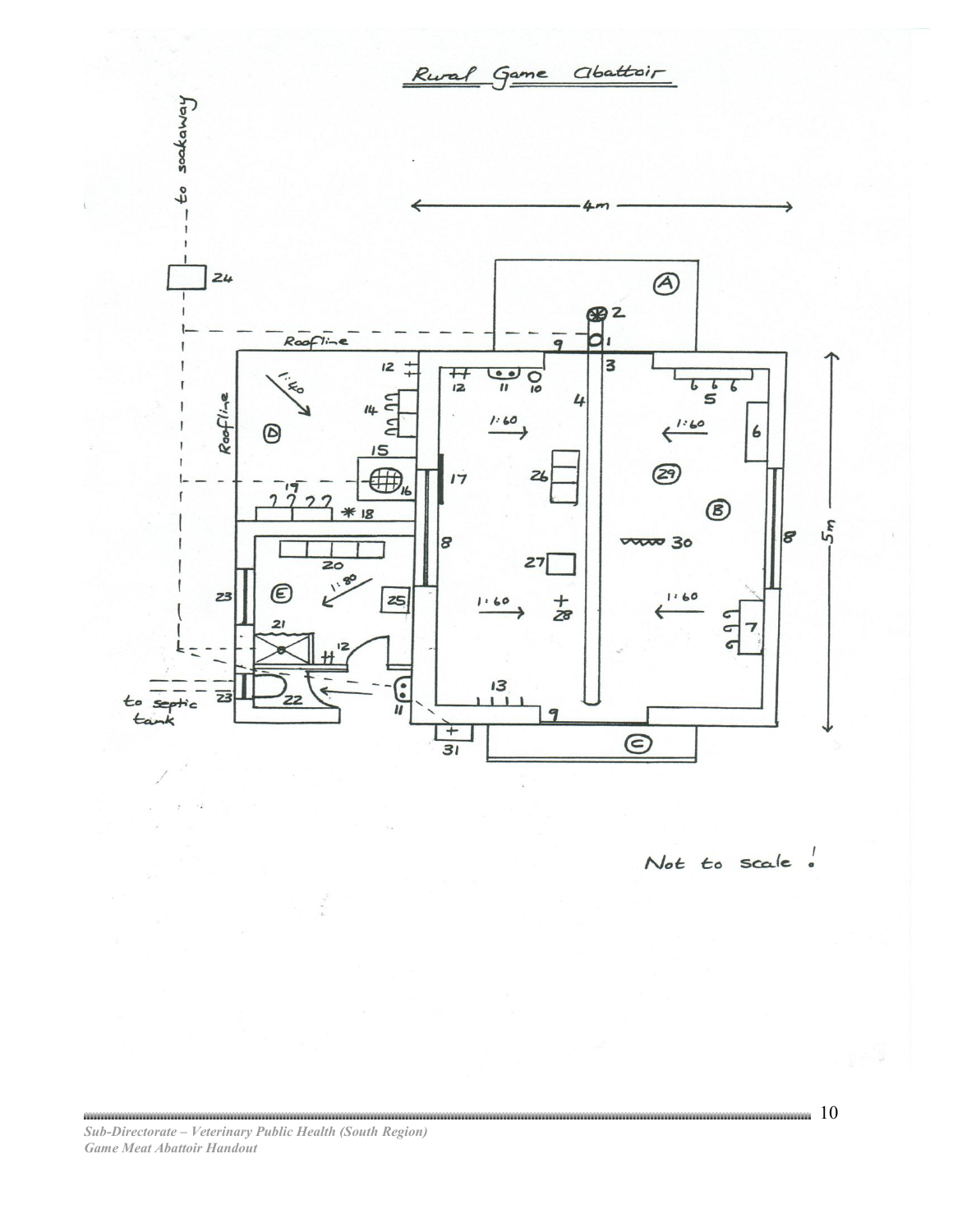## **PART II**

## **REQUIREMENTS FOR THE REGISTRATION OF GAME ABATTOIRS**

[Section 11.(1)(a)]

#### **A. Throughput and other requirements for grades**

#### *Requirements for rural game abattoirs*

- 4. Considering the requirements set out in part II B (1), for an abattoir to be graded as a rural game abattoir –
	- (a) the throughput may not exceed 10 units per day;
	- (b) the premises must be fenced and provided with a gate to control access of people and animals;
	- (c) it must consist of a room equipped with hanging facilities where harvested game carcasses or partially dressed game carcasses are dressed and such room must have an air temperature of not more than 12°C when chilled carcasses are handled;
	- (d) if windows are not glazed, fly screens must be provided;
	- (e) curbed and drained areas, must be provided adjacent to the abattoir for
		- (i) handling, washing and keeping rough offal; and
		- (ii) to hold containers with inedible products prior to removal.
	- (f) doors must be provided
		- (i) where harvested game carcasses or partially dressed game carcasses are offloaded into the abattoir;
		- (ii) where dressed or partially dressed carcasses and red offal are dispatched this door may be the same as  $(f)(i)$  if these functions are done at different times; and
		- (iii) between the dressing room and the adjacent area referred to in (e);
	- (g) hand washing facilities must be provided in the abattoir;
	- (h) a sterilizer adjacent to a hand wash basin must be provided;
	- (i) toilet and hand wash facilities must be provided;
	- (j) facilities to store items needed in the daily process must be provided;
	- (k) the design must allow for future upgrading of the facility.
	- (l) separate chillers must be provided for
		- (i) partially dressed game carcasses;
		- (ii) dressed carcasses and red offal;
		- (iii) rough offal; and
		- (iv) the proximity of these chillers to the abattoir must be such as not to compromise hygiene standards and be acceptable to the provincial executive officer.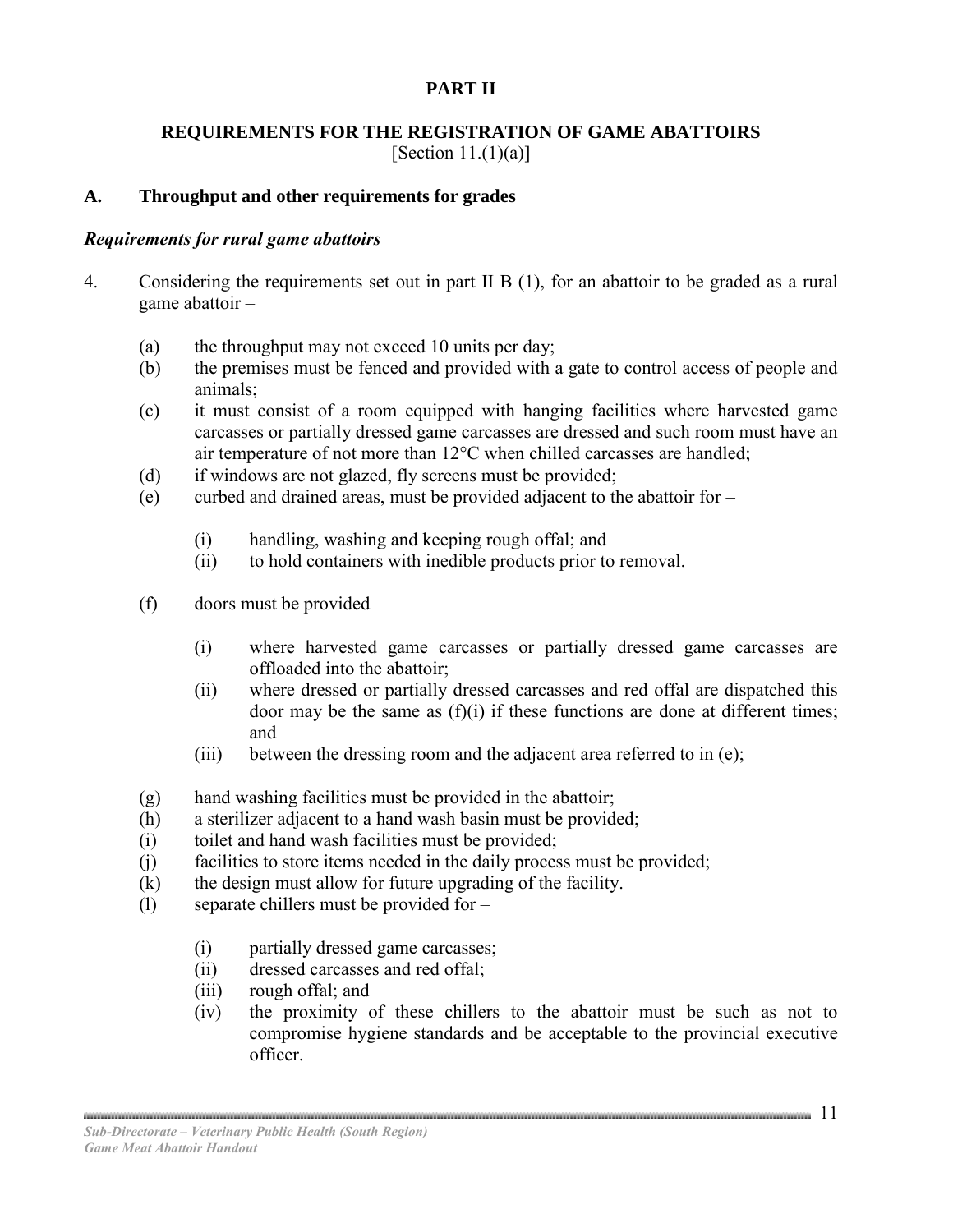- $(m)$  the chiller referred to in  $(l)(i)$  may be substituted with a chiller truck connected to the receiving area by docking seals;
- (n) the chiller referred to in  $(l)(iii)$  may be omitted if rough offal is removed from the abattoir on a continuous basis but within four hours after evisceration or receiving; and
- (o) where freezing facilities are not provided for treatment of conditionally passed carcasses affected by parasitic intermediate stages (measles) at the abattoir, such facilities may be arranged elsewhere with the approval of the provincial executive officer.

#### *Requirements for low-throughput game abattoirs*

- 5. Considering the requirements set out in part II B (1) and (2), for an abattoir to be graded as a low throughput game abattoir –
	- (a) a maximum throughput of 30 units per day may not be exceeded, provided that the provincial executive officer may determine a lower maximum throughput for an abattoir on grounds of the capacity of the receiving area, hourly throughput potential relative to available equipment and facilities including hanging space, chiller capacity;
	- (b) the premises must be fenced and provided with a gate to control access of people and animals;
	- (c) a door equipped with docking seals for offloading harvested game or partially dressed game carcasses and red offal must be provided;
	- (d) a facility where transport trucks must be sanitized after offloading must be provided;
	- (e) a receiving area with hanging facilities to accommodate at least 20% of throughput of game carcasses of different categories and red offal must be provided and such area must have an air temperature of not more than 12°C when chilled carcasses are handled;
	- (f) a hoist for the hanging of category B game must be provided;
	- (g) holding chillers must be provided to accommodate partially dressed carcasses received prior to dressing;
	- (h) the chillers referred to in (g) may be substituted with a chiller truck connected to the receiving area by docking seals;
	- (i) a room equipped with a dressing rail must be provided where harvested game carcasses or partially dressed game carcasses are dressed and such room must have an air temperature of not more than 12°C when chilled carcasses are handled;
	- (j) a side rail or hooks for carcasses and containers for offal, must be provided for condemned or detained carcasses and organs requiring secondary meat inspection;
	- (k) a room must be provided where hides, skins, hair, heads, feet and inedible material are kept prior to removal, unless these parts are removed on a continuous basis;
	- (l) a room where paunches and intestines are emptied, washed and kept must be provided;
	- (m) the rooms mentioned in paragraphs  $(k)$  and  $(l)$  must
		- (i) be separate and adjacent to the dressing room and interconnected by means of a hatch, door or walkway; and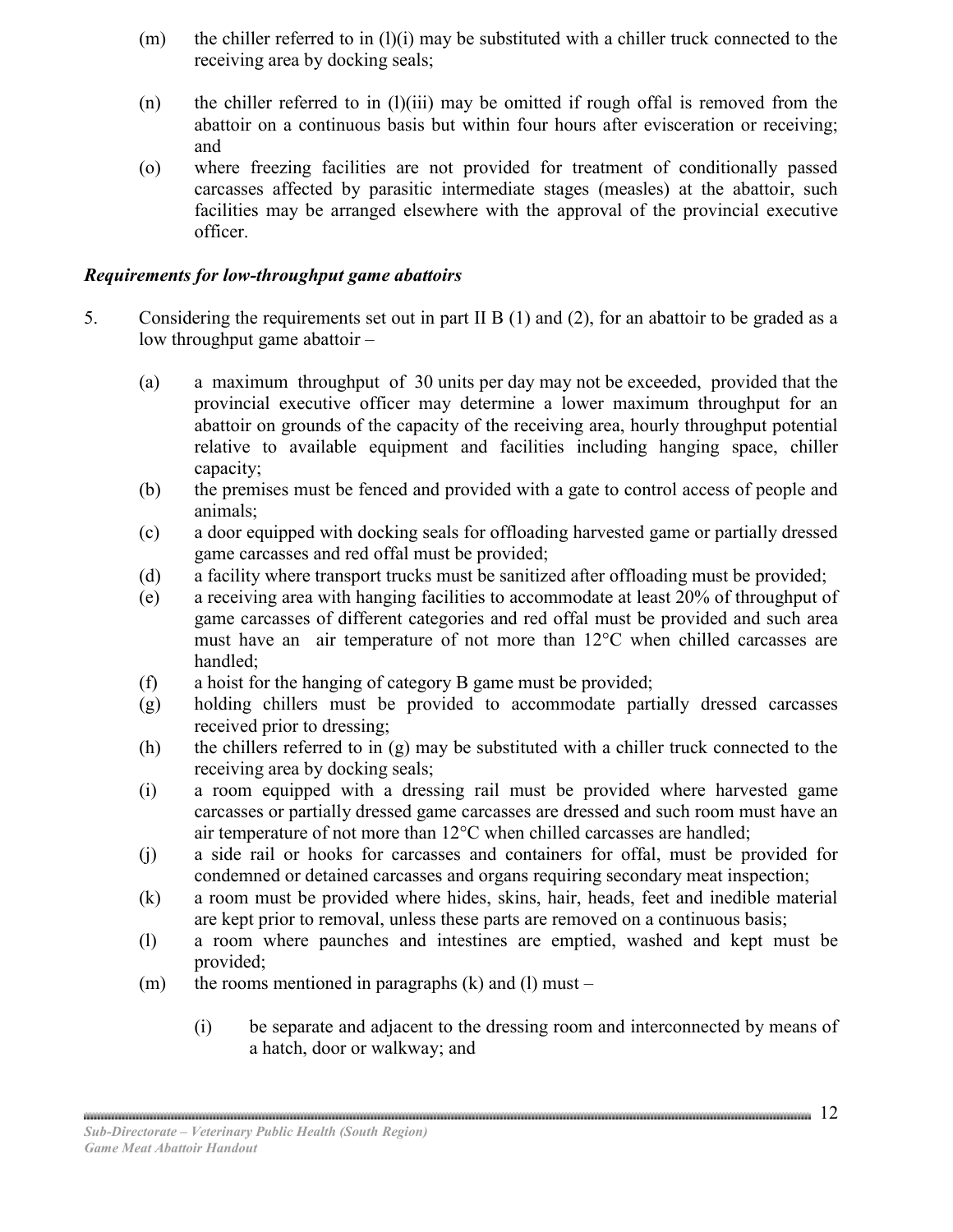- (ii) have exterior doors for the removal of those materials and in the case of paunches and intestines from animals that were eviscerated in the field, it must be received for inspection purposes through this external door;
- (n) if paunches and intestines are not intended for human consumption, the room mentioned in (l) may be omitted provided that all paunches and intestines are, immediately after evisceration or receiving and inspection, removed from the dressing room to a suitable receptacle via a self closing hatch;
- (o) separate chillers must be provided for the daily throughput of
	- (i) carcasses and red offal, unless the red offal is removed from the abattoir within four hours after evisceration or receiving, and if separate dispatch facilities have been provided for red offal; and
	- (ii) washed rough offal, unless washed rough offal is removed from the abattoir within four hours after evisceration or receiving;
- (p) where freezing facilities are not provided for treatment of conditionally passed carcasses affected by parasitic intermediate stages (measles) at the abattoir, such facilities must be arranged elsewhere with the approval of the provincial executive officer;
- (q) a dispatch area equipped to quarter, sort and mark carcasses and red offal as well as a door for dispatch must be provided;
- (r) an entrance for personnel must be provided and must be designed as an ante-chamber for cleaning purposes and must be provided with hand wash-basins, soap dispensers, hand drying facilities, a boot wash, apron wash and hooks, and a refuse container, and separate facilities must be provided for both clean and dirty areas;
- (s) change room, shower, toilet as well as hand wash facilities must be provided on the premises for persons working at the abattoir;
- (t) dining facilities must be provided with tables chairs or benches and must be situated so that personnel do not sit or lie on the ground or soil their protective clothing during rest periods;
- (u) a storage facility for items needed in the daily process must be provided;
- (v) rooms or facilities must be provided for
	- (i) storage of cleaning equipment and materials; and
	- (ii) cleaning and sterilization of movable equipment;
- (w) if required, a separate room must be provided as an office.

## *Requirements for high-throughput game abattoirs*

- 6. Considering the requirements set out in part II B (1) and (2), for an abattoir to be graded as a high throughput game abattoir –
	- (a) it must have a maximum throughput which the provincial executive officer may determine on grounds of the hourly throughput potential relative to available equipment and facilities including hanging space, chiller capacity as well as rough offal handling and chilling capacity;
	- (b) the abattoir and premises must be designed to separate dirty and clean areas and functions;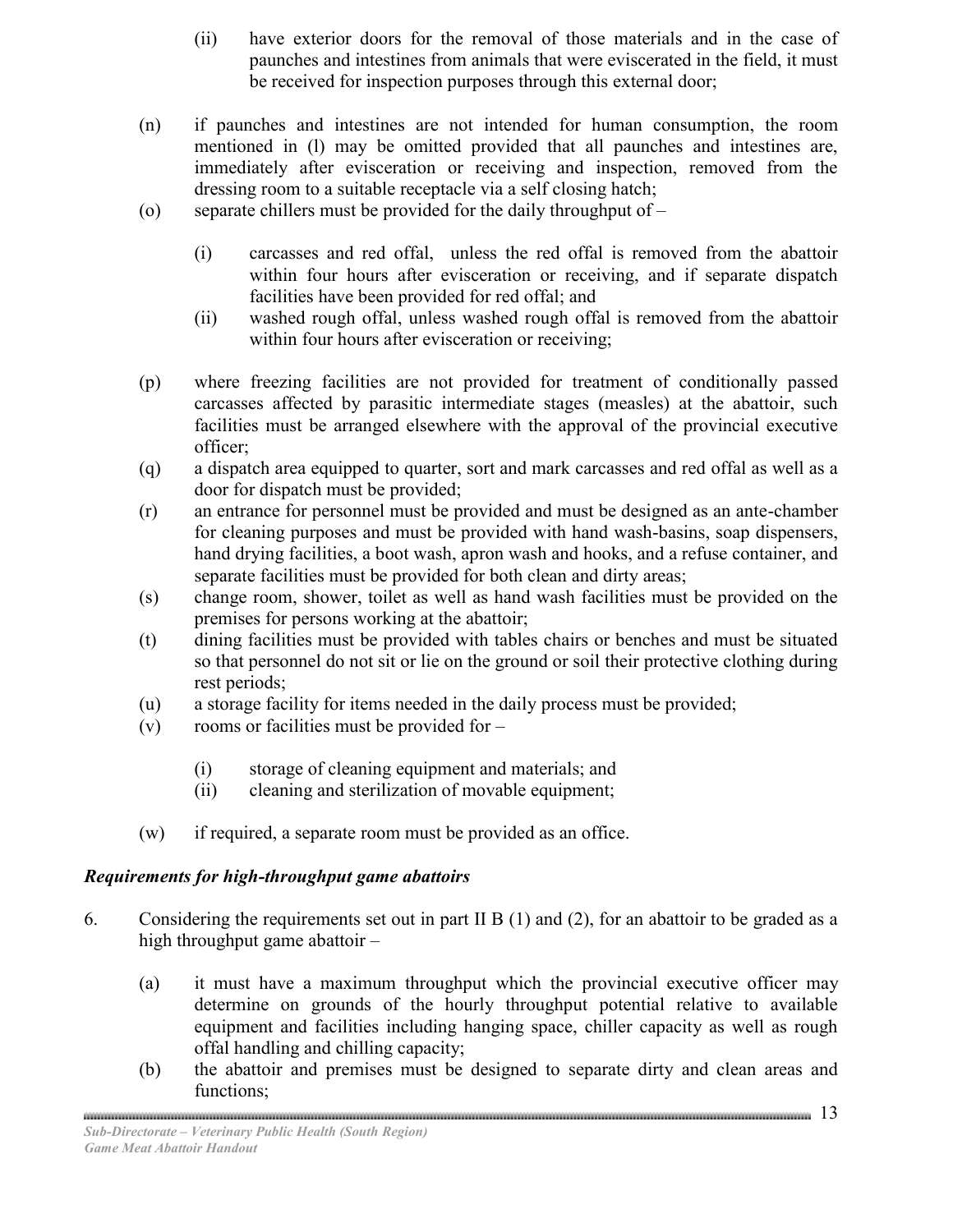- (c) the premises must be fenced to control access of people and animals and provided with separate gates for clean and dirty functions;
- (d) a door equipped with docking seals, which allow the doors of the vehicle to be opened only after docking, and a receiving area for offloading harvested game or partially dressed game carcasses must be provided to accommodate at least 20% of throughput and such area must have an air temperature of not more than 12°C when chilled carcasses are handled;
- (e) a facility where transport trucks must be sanitized after offloading must be provided;
- (f) inspection facilities to inspect received carcasses and correlating red offal must be provided and must include a room for condemned or detained carcasses and red offal;
- (g) holding chillers must be provided to accommodate partially dressed carcasses received prior to dressing;
- (h) the chillers referred to in (g) may be substituted with a chiller truck connected to the receiving area by docking seals;
- (i) a room equipped with a dressing rail must be provided where harvested game carcasses or partially dressed game carcasses are dressed and such room must have an air temperature of not more than 12°C when chilled carcasses are handled;
- (j) inspection facilities to inspect dressed carcasses must be provided;
- $(k)$  separate rooms must be provided for
	- (i) handling and holding of hides, skins, hair and inedible material prior to removal; and
	- (ii) handling and holding of skin-on heads and feet;
- (l) a room where paunches and intestines are emptied, washed and kept must be provided;
- (m) the rooms referred to in paragraphs  $(k)$  and  $(l)$  must
	- (i) be separate and adjacent to the dressing room and interconnected by a closable hatch only; and
	- (ii) have an exterior door for the removal of these materials and in the case of paunches and intestines from animals that were eviscerated in the field, it must be received for inspection purposes through this external door;
- (n) if paunches and intestines are not intended for human consumption, the room mentioned above in (l) may be omitted provided that all paunches and intestines are removed immediately after evisceration or receiving and inspection, to a suitable receptacle via a self closing hatch;
- (o) separate chillers must be provided for the daily throughput of
	- (i) dressed carcasses and red offal, unless the red offal is removed from the abattoir within four hours after evisceration or receiving, and if separate dispatch facilities have been provided for red offal; and
	- (ii) washed rough offal, unless washed rough offal is removed from the abattoir within four hours after evisceration or receiving;
- (p) where freezing facilities are not provided for treatment of conditionally passed carcasses affected by parasitic intermediate stages at the abattoir, such facilities must be arranged elsewhere with the approval of the provincial executive officer;
- (q) separate equipped rooms must be provided to  $-$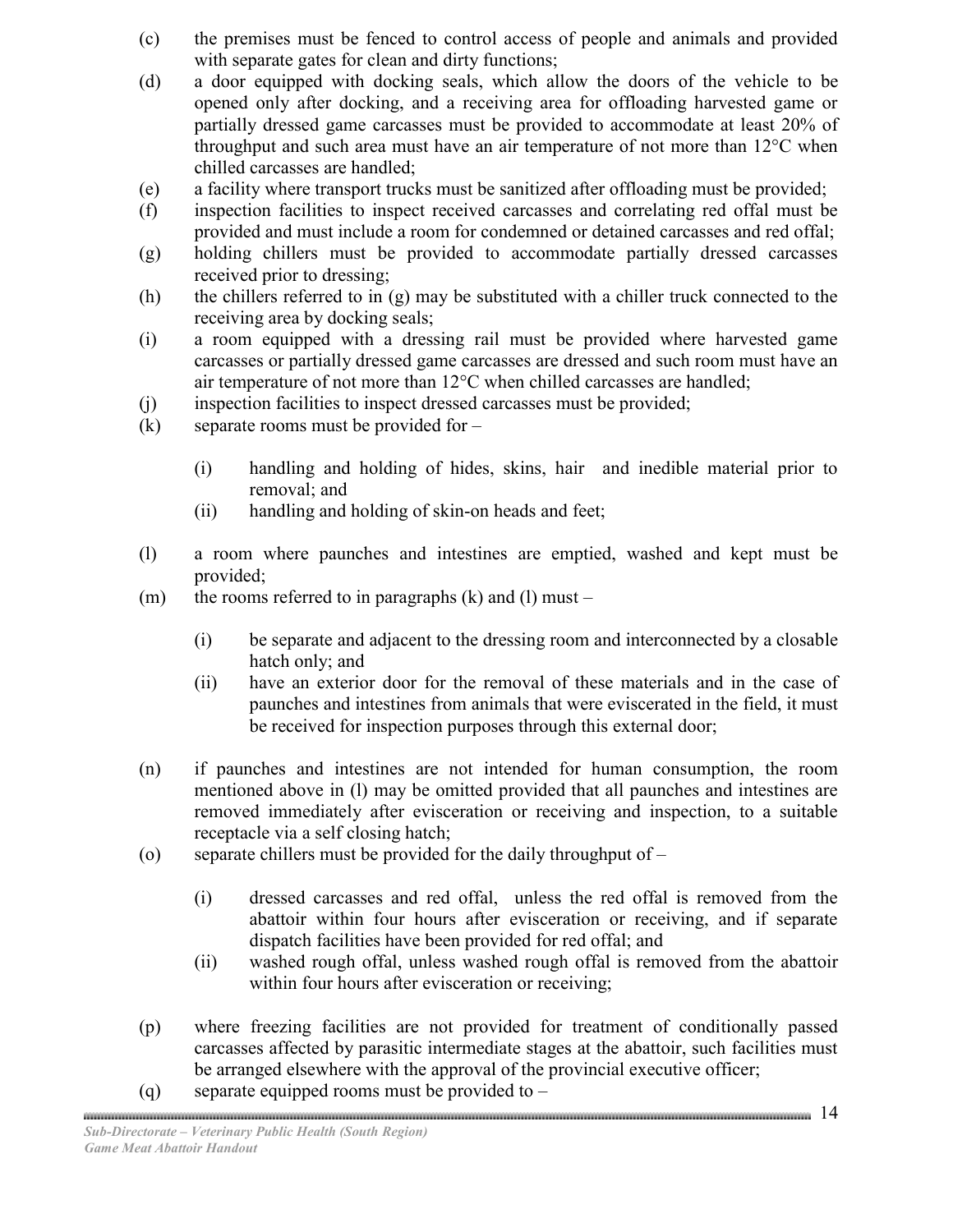- (i) handle and keep detained carcasses, portions and organs;
- (ii) keep condemned carcasses and material before removal from the abattoir, provided that if condemned material is removed on a continuous basis during processing or a dedicated chiller is available for condemned material, such a room is not required;
- (iii) provide hand wash, boot wash and apron wash facilities directly connected to the room mentioned in subparagraph (ii) for persons who handle condemned material;
- (r) a dispatch area must be provided, equipped
	- (i) to quarter, sort and mark carcasses and red offal;
	- (ii) with a door for dispatch which is such that the doors of the vehicles will only be opened after docking; and
	- (iii) to ensure that the air temperature in this area is not more than  $12^{\circ}$ C when carcasses are handled and dispatched;
- (s) an entrance for personnel must be provided and must be designed as an ante-chamber for cleaning purposes and must be provided with hand wash-basins, soap dispensers, hand drying facilities, a boot wash, apron wash and hooks, and a refuse container, and separate facilities must be provided for both clean and dirty areas;
- (t) a change room, shower, toilet as well as hand wash facilities must be provided on the premises for persons working at the abattoir and separate facilities must be provided for clean and dirty areas;
- (u) dining facilities must be provided, separately for clean and dirty areas, with tables and chairs or benches and must be situated so that personnel do not sit or lie on the ground or soil their protective clothing during rest periods;
- (v) office accommodation and ablution facilities must be available for meat inspection personnel;
- (w) office facilities must be separate from the dressing area;
- (x) store room must be provided for items needed in the daily slaughter process;
- (y) suitably equipped rooms and facilities must be provided to sterilize movable equipment;
- (z) a room or rooms for storage of cleaning equipment and chemicals must be provided;
	- (aa) facilities for wrapping, packing and cartoning must be provided where applicable;
	- (bb) separate storage facilities must be provided for wrapping and packing material, if both materials are kept;
	- (cc) access to a laboratory must be possible; and
	- (dd) a facility where meat transport vehicles must be sanitized must be provided.

#### *Requirements for high throughput cutting plants producing for the export market.*  [Also see Part II C  $(2)$ ]

7. Considering the requirements set out in part II B (1) and (2), to be graded as a high throughput cutting plant on an abattoir premises –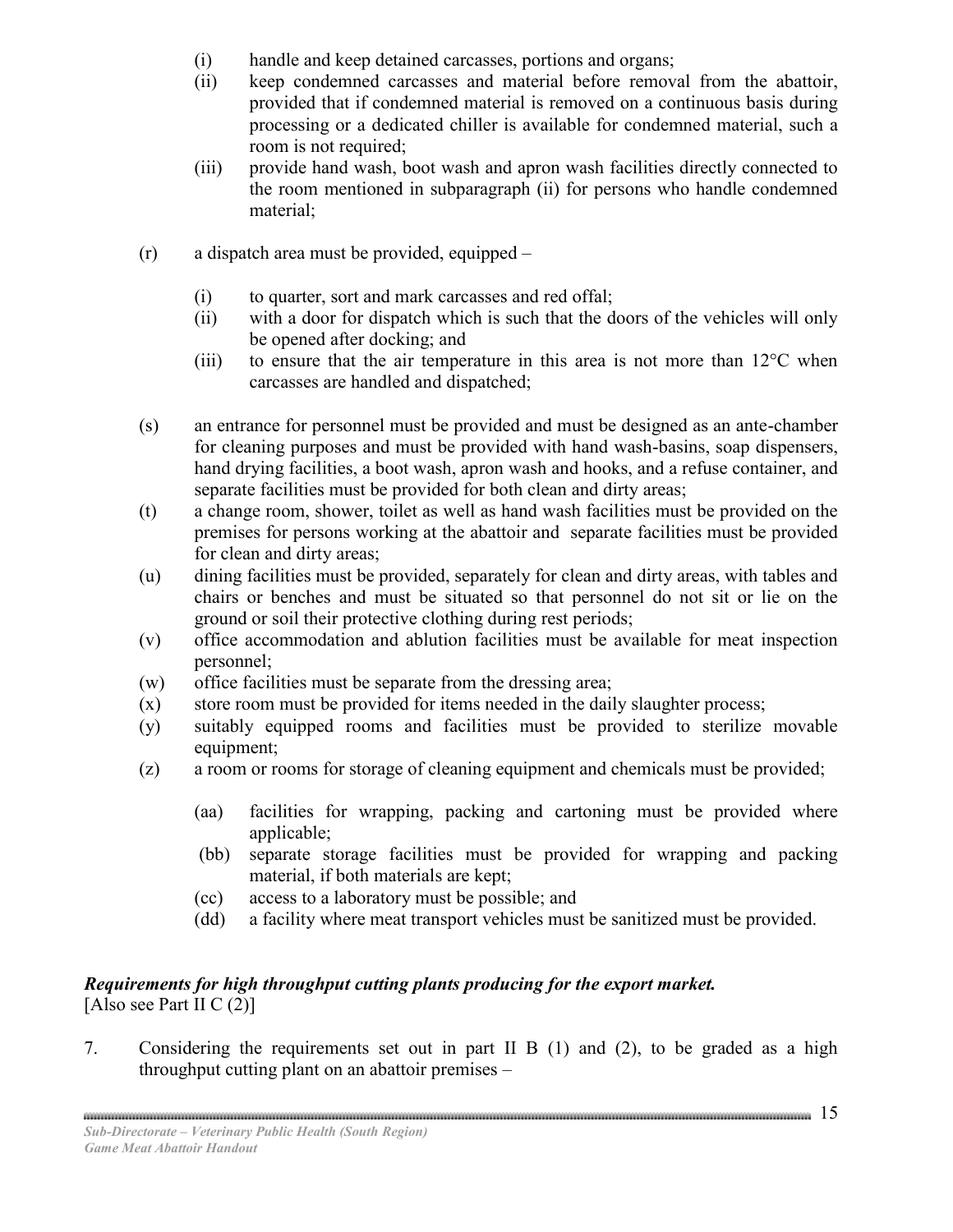- (a) it must have a maximum throughput which the provincial executive officer may determine on grounds of the capacity of the holding chillers, hourly throughput potential relating to available equipment and facilities as well as chiller or freezer capacity;
- (b) the premises must be fenced and provided with a gate to control access of people and animals;
- (c) if meat is intended for sale to the public, separate facilities as required by the provincial executive officer must be provided;
- (d) separate equipped rooms must be provided for
	- (i) receiving of unwrapped carcasses and meat intended for cutting;
	- (ii) receiving of cartoned meat intended for cutting;
	- (iii) removal of meat from cartons and wrapping and thawing where applicable;
	- (iv) cutting and wrapping at an air temperature below  $12^{\circ}$ C;
	- (v) packing, marking and labelling at an air temperature below  $12^{\circ}$ C;
	- (vi) making up of new cartons used for packing meat;
	- (vii) dispatch of wrapped and packed meat at an air temperature below  $12^{\circ}$ C;
	- (viii) dispatch of unwrapped carcasses and meat at an air temperature below  $12^{\circ}$ C; and
	- (ix) washing and sterilizing of equipment;
- (e) separate bulk storage facilities or rooms must be provided for
	- (i) wrapping material; and
	- (ii) packing material;
- (f) separate storage facilities or rooms must be provided for items in daily use, such as–
	- (i) hand equipment;
	- (ii) wrapping material;
	- (iii) clean protective clothing; and
	- (iv) cleaning materials and chemicals;
- (g) separate chillers or freezers must be available for  $-$ 
	- (i) unwrapped carcasses and meat;
	- (ii) packed meat;
	- (iii) holding frozen meat if required; and
	- (iv) blast freezing meat if required;
- (h) ablution facilities and toilets must be provided and the access routes to the cutting room must be under roof;
- (i) an entrance for personnel must be provided and must be designed as an ante-chamber for cleaning purposes and must be provided with hand wash-basins, soap dispensers, hand drying facilities, a boot wash, apron wash and hooks, and a refuse container, and separate facilities must be provided for both clean and dirty areas;
- (j) sterilizers at 82°C must be provided or as an alternative, a valet system where handheld equipment are collected on a regular basis and sterilized in a central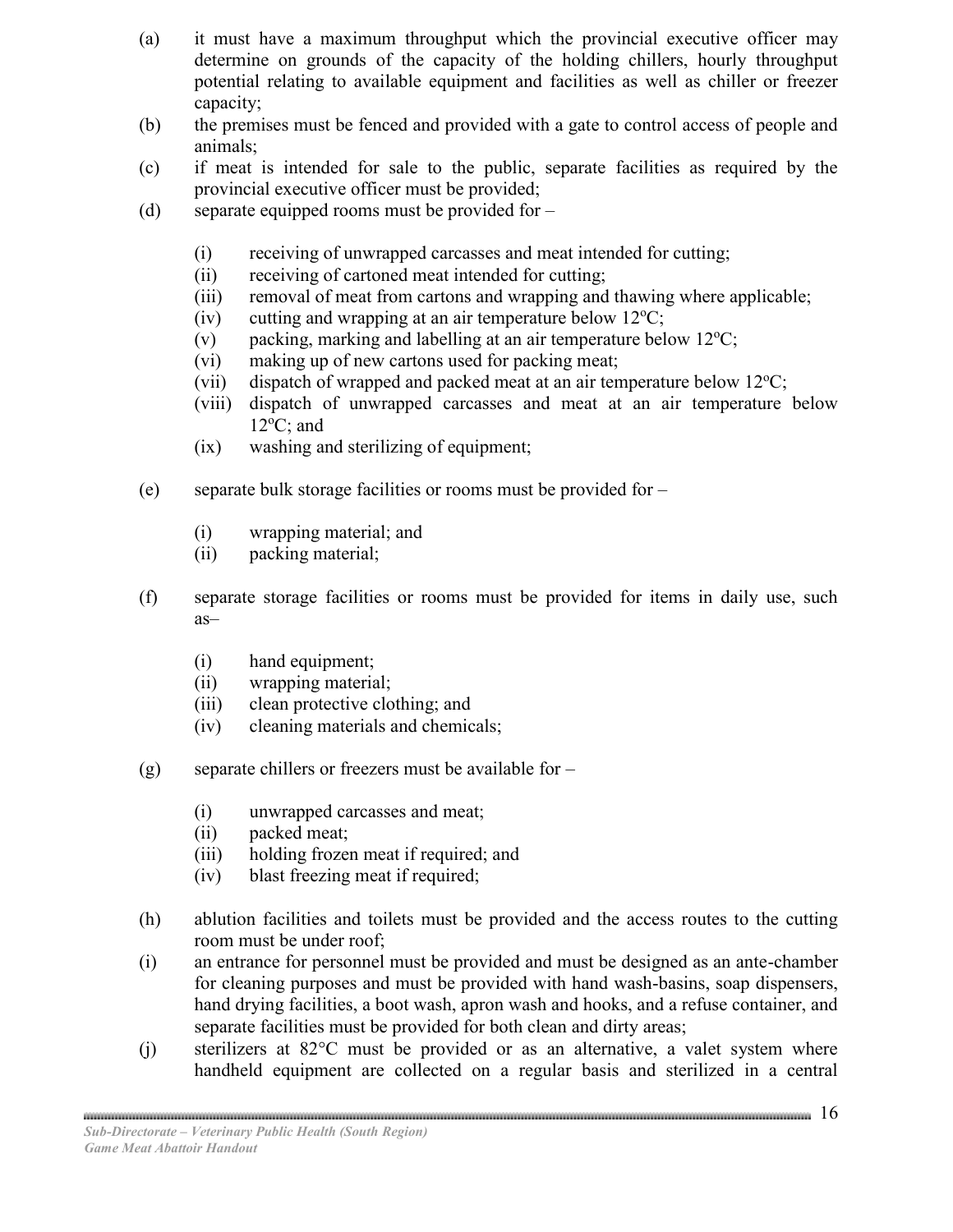sterilizing facility may be used, with the understanding that strategically placed emergency sterilizers are still required; and

(k) extraction facilities for vapour control must be provided.

## **B. Structural requirements**

*(1) Requirements for all abattoirs as well as export approved cutting plants and cold storage units* 

#### *General*

- 8. Premises must be of such design, construction and finish and must be so equipped, in such condition and so located that they can be used at all times for the purpose for which they were designed, equipped and appointed –
	- (a) without creating a health hazard; and
	- (b) in such a manner that meat
		- (i) can be handled hygienically on these premises or with equipment on the premises; and
		- (ii) can be protected by the best available method against contamination or spoilage by poisons, offensive gasses, vapours, odours, smoke, soot deposits, dust, moisture, insects or other vectors or by other physical, chemical or biological contamination or pollution.

## *Premises*

- 9. (1) All areas on the premises must be rendered dust and mud free.
	- (2) Provision must be made for storm water drainage.
	- (3) The abattoir must be equipped with an enclosed drainage system for the disposal of effluent and sewerage.
	- (4) Truck loading and off loading areas for dispatching and receiving of meat must be curbed, paved, drained and roofed.

## *Cross flow*

- 10. The premises and buildings must be designed to ensure that
	- (a) clean and dirty areas and functions are separated;
	- (b) no cross flow between clean and dirty areas and functions, occurs;
	- (c) inedible or condemned material can easily be removed on a continuous basis from areas where edible material is handled; and
	- (d) detained meat can be kept and examined without contaminating passed meat.

## *Requirements for interior of building and rooms*

- 11. In the abattoir where meat and animal products are handled and in toilets, change rooms and dining facilities –
	- (a) all rooms must be of such sizes as not to compromise hygiene;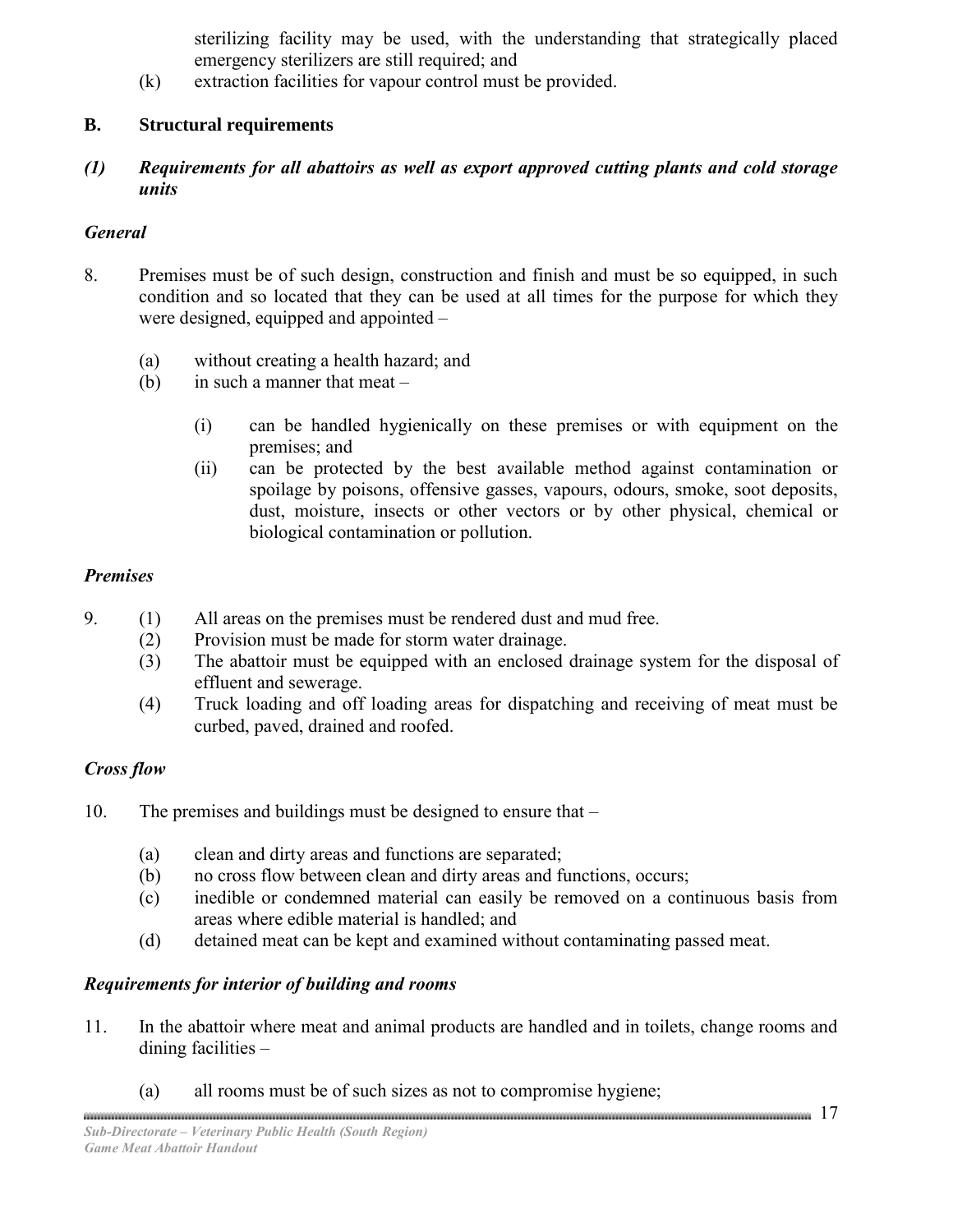- (b) floors and stairways must be
	- (i) smooth, impervious, resistant to wear and corrosion and not slippery; and
	- (ii) free of cracks and open joints;
- (c) floor drainage design and construction
	- (i) must ensure that floors are sloped at a gradient of not less than 1:60 towards drainage points or channels;
	- (ii) must ensure that channels drain from clean to dirty areas;
	- (iii) must be such that drainage channels are smooth, impervious, washable and provided with grates or covers; and
	- (iv) must provide all drain inlets with solid traps as well as mechanisms to prevent access of vermin and obnoxious odours into the abattoir;
- (d) interior wall surfaces, partitions and pillars must be  $-$ 
	- (i) smooth, impervious, washable and light coloured;
	- (ii) rounded at floor to wall, as well as wall to wall, junctions with a minimum radius of 50mm; and
	- (iii) rounded on top in case of walls and partitions which are not ceiling height;
- (e) interior roof structures or ceilings, must be smooth, impervious, light coloured and washable;
- (f) doors and doorframes must be smooth, impervious, vermin proof, light coloured and corrosion resistant;
- (g) personnel entrances must have self-closing doors and be provided with hand washbasins, boot wash and apron wash facilities and apron hooks;
- (h) hatches, where provided, must have an inclined bottom edge sloping towards the dirtier side, and self closing flaps must be provided when applicable;
- (i) chutes must
	- (i) be smooth, light coloured and corrosion resistant;
	- (ii) open at least 300 mm above the floor;
	- (iii) be sanitizable along its entire length; and
	- (iv) be separate for meat, inedible material and condemned material, respectively;
- $(i)$  windows
	- (i) must have light coloured, corrosion resistant frames and must be glazed;
	- (ii) must be fitted with fly screens when used for ventilation;
- (iii) must have window sills that slope at  $45^\circ$ ; and
	- (iv) may not be opened if it interconnects clean and dirty areas;
	- (k) all working areas must –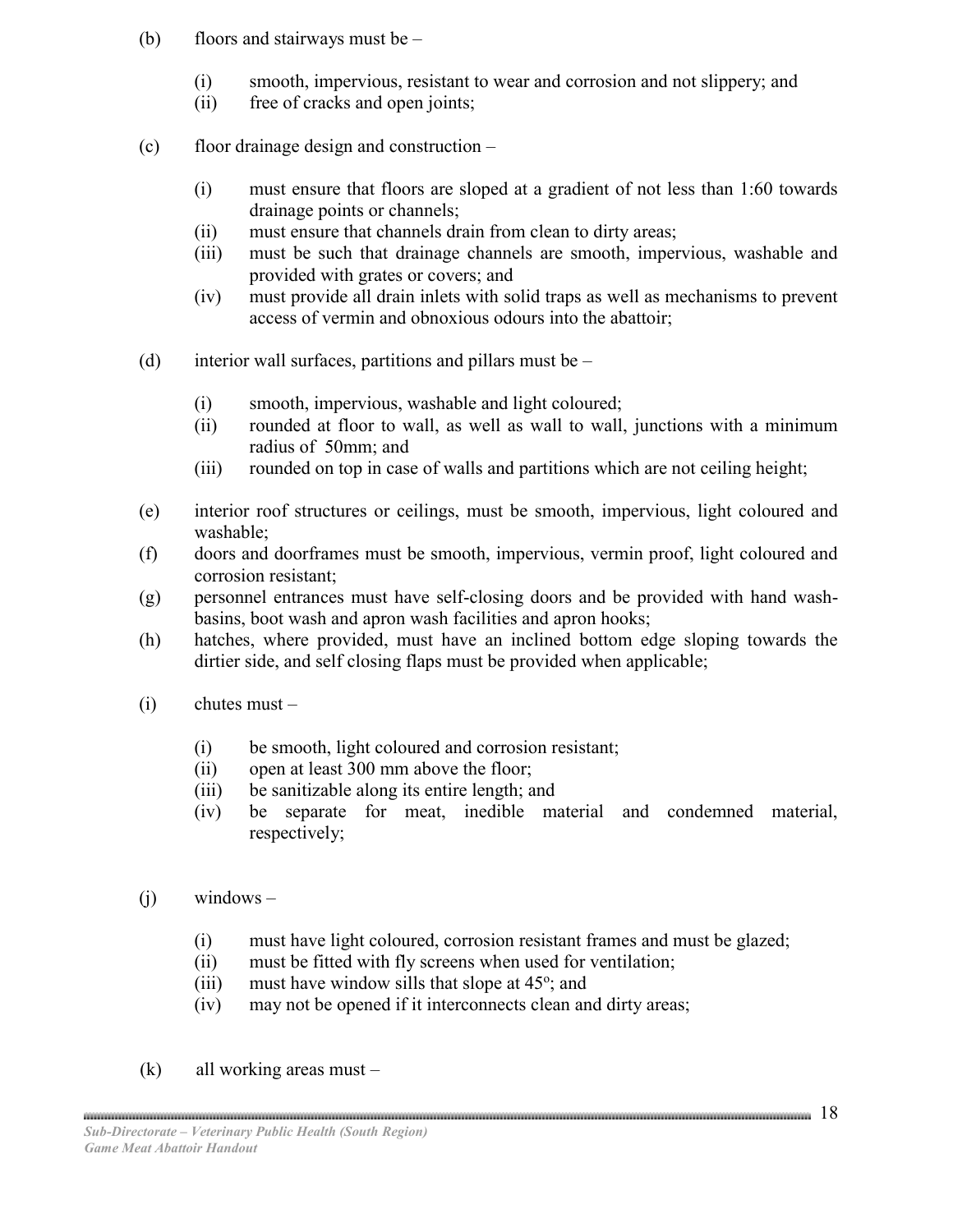- (i) be well ventilated; and
- (ii) have artificial or natural lighting at an intensity of at least
	- (aa) 540 lux where meat is inspected; and
	- (bb) 220 lux in work areas;
- (l) all light fittings must be equipped with covers or splinter protectors;
- (m) all electrical fittings must be waterproof; and
- (n) all wall mounted equipment, structures and fittings must have a clearance of at least 50 mm from the wall.

#### *Requirements for equipment*

- 12.  $(1)$  Equipment
	- (a) must be corrosion resistant and non-toxic and may not taint or stain meat;
	- (b) must have surfaces which are smooth, impervious and free of holes, cracks and sharp corners, and must be sterilizable; and
	- (c) may not contaminate meat with lubricants;
	- (2) containers used to hold meat must comply with sub regulation (1) and if the sides and bottoms are constructed with openings they must be designed so that meat cannot protrude through the openings or make contact with the floor.

#### *Requirements for toilets and change rooms*

- 13. (1) Toilets and urinals must be situated in a separate room with separate entrances from the change rooms.
	- (2) All toilets must be provided with toilet paper holders and toilet paper, hand washbasins, soap dispensers with germicidal liquid soap and hand drying facilities.
	- (3) Change rooms and toilets may not have direct access into an area or room where meat is handled.
	- (4) Workers must be provided with clothing lockers in which to store private clothes separately from protective clothing, ensuring that private clothes and clean protective work clothes do not make contact.
	- (5) Workers must be provided with separate fly proof facilities in which to keep food.

#### *Sterilizers*

- 14. (1) Sterilizers must be readily accessible and must
	- (a) be placed on dressing platforms and within three meters of workstations, adjacent to hand wash-basins in rooms and areas where –
		- (i) animals are slaughtered;
		- (ii) carcasses, meat and offal are detained;
		- (iii) condemned material is handled; or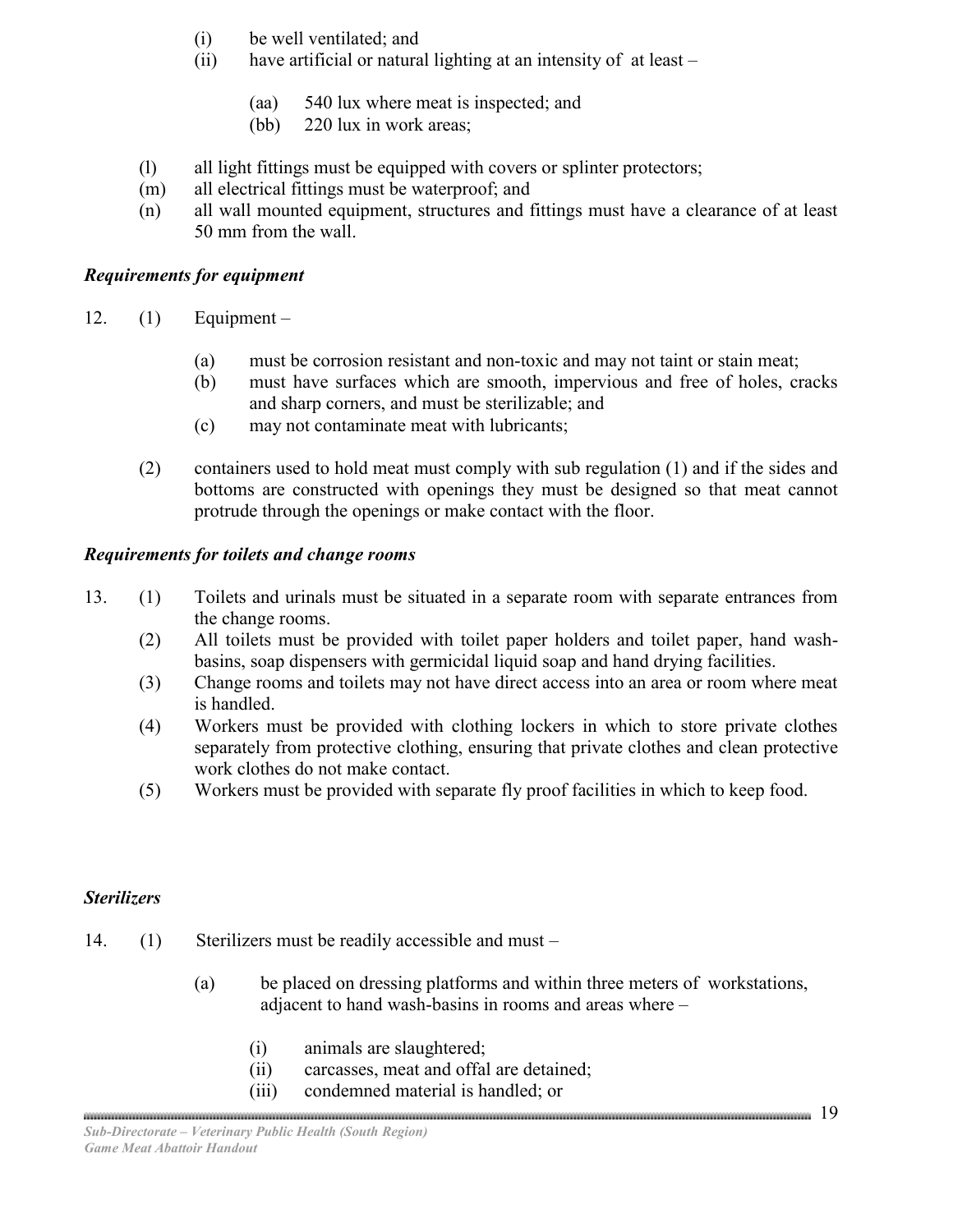- (iv) meat is otherwise handled;
- (b) be corrosion resistant and capable of sterilizing hand utensils and equipment, such as cutters and saws, at a minimum water temperature of 82°C during slaughter; and
- (c) have an inlet, overflow and outlet and must drain through a down pipe directly into a closed drainage system or into an open channel, but such drainage water may not flow over the floor across areas where traffic occurs;
- (2) Any other method of sterilization must be approved by the provincial executive officer.

#### *Hand Wash-basins*

- 15. Hand wash-basins must be readily accessible and be
	- (a) placed on dressing platforms and within three meters of workstations in rooms and areas where –
		- (i) animals are slaughtered;
		- (ii) carcasses, meat and offal are detained;
		- (iii) condemned material is handled; or
		- (iv) meat is otherwise handled;
	- (b) corrosion resistant;
	- (c) provided with taps that are not hand or elbow operated;
	- (d) supplied with warm running water at not less than 40  $\mathrm{^{\circ}C}$ ;
	- (e) provided with an inlet, overflow and outlet and must drain through a down pipe directly into a enclosed drainage system or into an open channel, but such drainage water may not flow over the floor across areas where traffic occurs; and
	- (f) fitted with a dispenser for liquid germicidal soap as well as hand drying facilities, unless the drying of hands is not necessary in the area where the basin is situated.

#### *Apron-on wash-cabinets*

16. Apron-on wash-cabinets, required in low and high throughput abattoirs, must be installed near work stations and be constructed so as to contain splashing from personnel washing their aprons while wearing it and must drain directly into a drainage system.

#### *Water supply*

- 17. (1) Water must be under pressure, and must conform to at least Class II according to the SANS 241 standard for drinking water.
	- (2) Water points must be provided with
		- (a) cold water;
		- (b) water at not less than 40°C and equipped with hose pipes for sanitizing all areas of the abattoir; and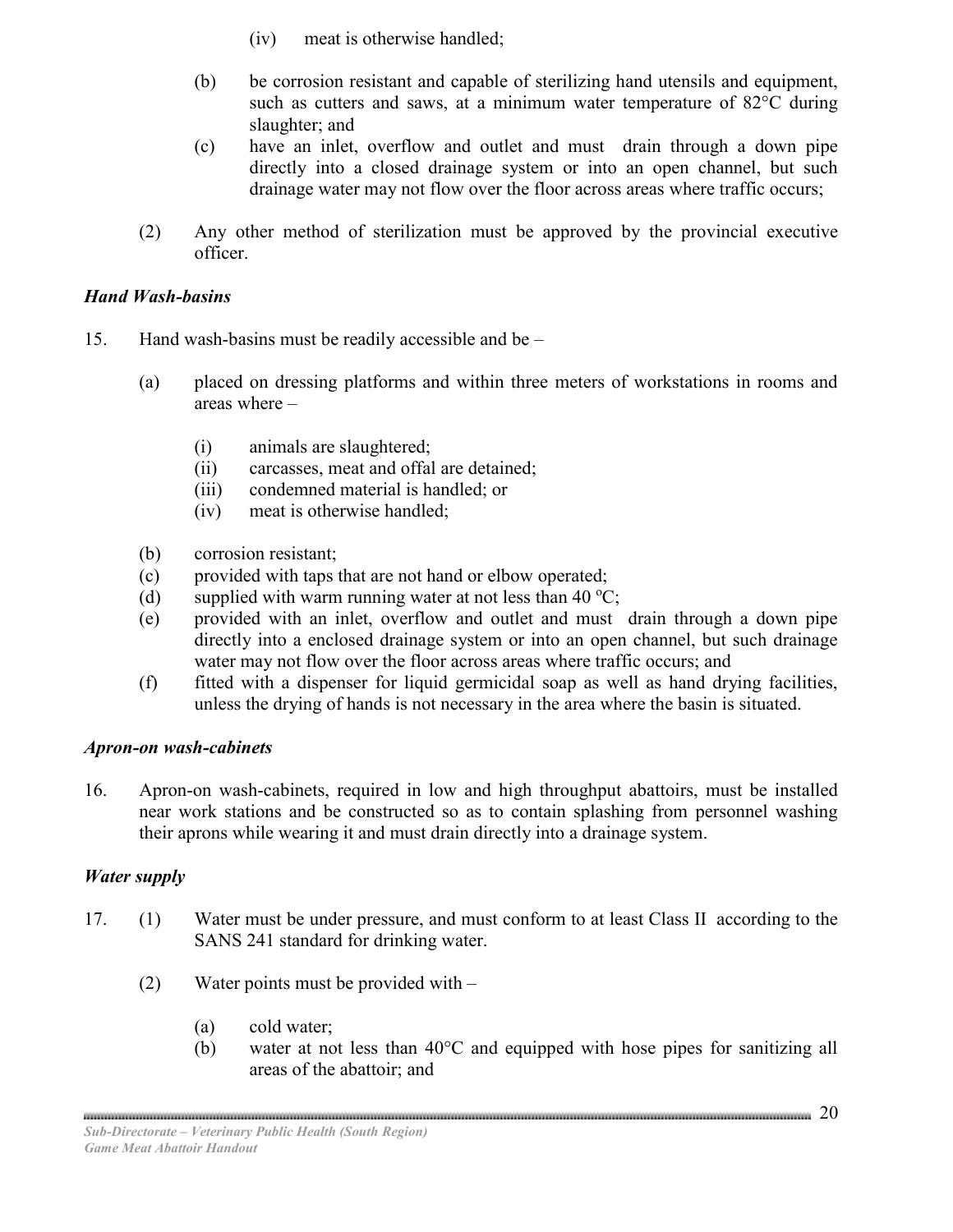(c) hose reels to store hoses away from the floor unless vertical (drop) hoses are provided.

## *Containers for inedible, condemned and refuse material*

- 18. (1) Sufficient theft and leak proof containers with tight fitting lids, complying with regulation 12, must be provided to keep and transport condemned material and they must be clearly marked "CONDEMNED".
	- (2) Containers must be provided to collect and hold inedible material until disposal.
	- (3) Facilities to collect and hold blood prior to disposal must be provided.
	- (4) Refuse containers must be provided for the collection of general refuse at various points on the premises.
	- (5) Areas where waste or refuse containers are kept prior to removal must be impervious, curbed and drained and the containers must be enclosed or fitted with tight fitting lids.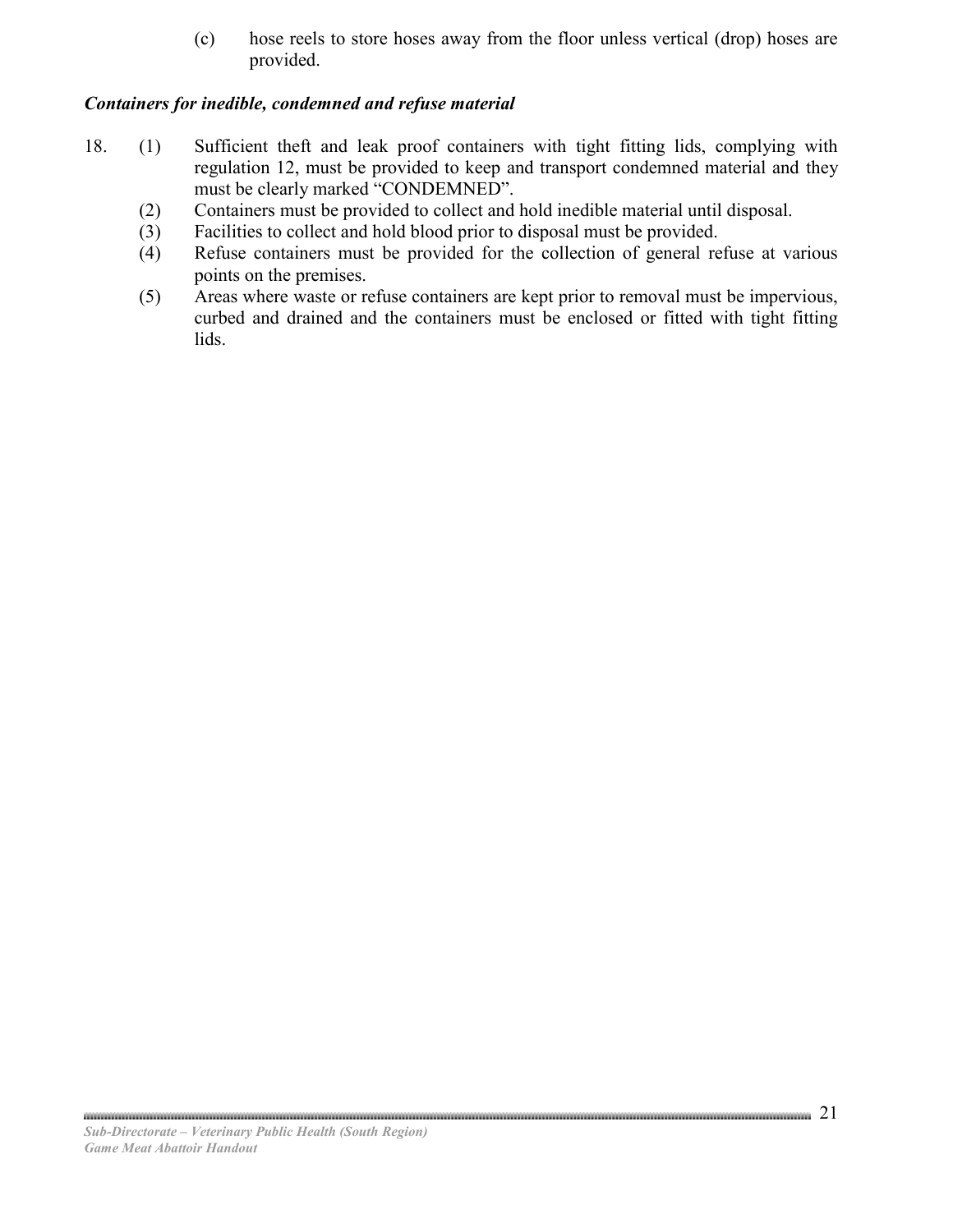#### *(4) Loading of carcasses and meat for transport*

#### *Loading and transport in general*

- 41. (1) A vehicle used for the transport of meat must comply with the requirements set in the Requirements for Food Premises under the Health Act.
	- (2) Rough offal may not be loaded in the same loading space as carcasses, portions or red offal, unless such rough offal is kept in clean, waterproof containers with tight fitting lids, complying with specifications for equipment as set in Part II B(1).
	- (3) No cartoned products may be loaded in the same loading space as exposed meat.
	- (4) Chilled game carcasses, sides and quarters must be suspended without touching the floor.
	- (5) Unwrapped meat may not be loaded directly onto the floor.
	- (6) Where required by the provincial executive officer, the driver of a vehicle transporting meat must provide the name, address and contact details of the owner of the vehicle.
	- (7) Meat returned to an abattoir or cold storage facility may be received only after reinspection by the registered inspector, and may only be sorted and salvaged for human consumption under conditions determined by the registered inspector.
	- (8) Loading of meat by informal traders must be regulated by a protocol approved by the provincial executive officer but without compromising hygiene or safety standards.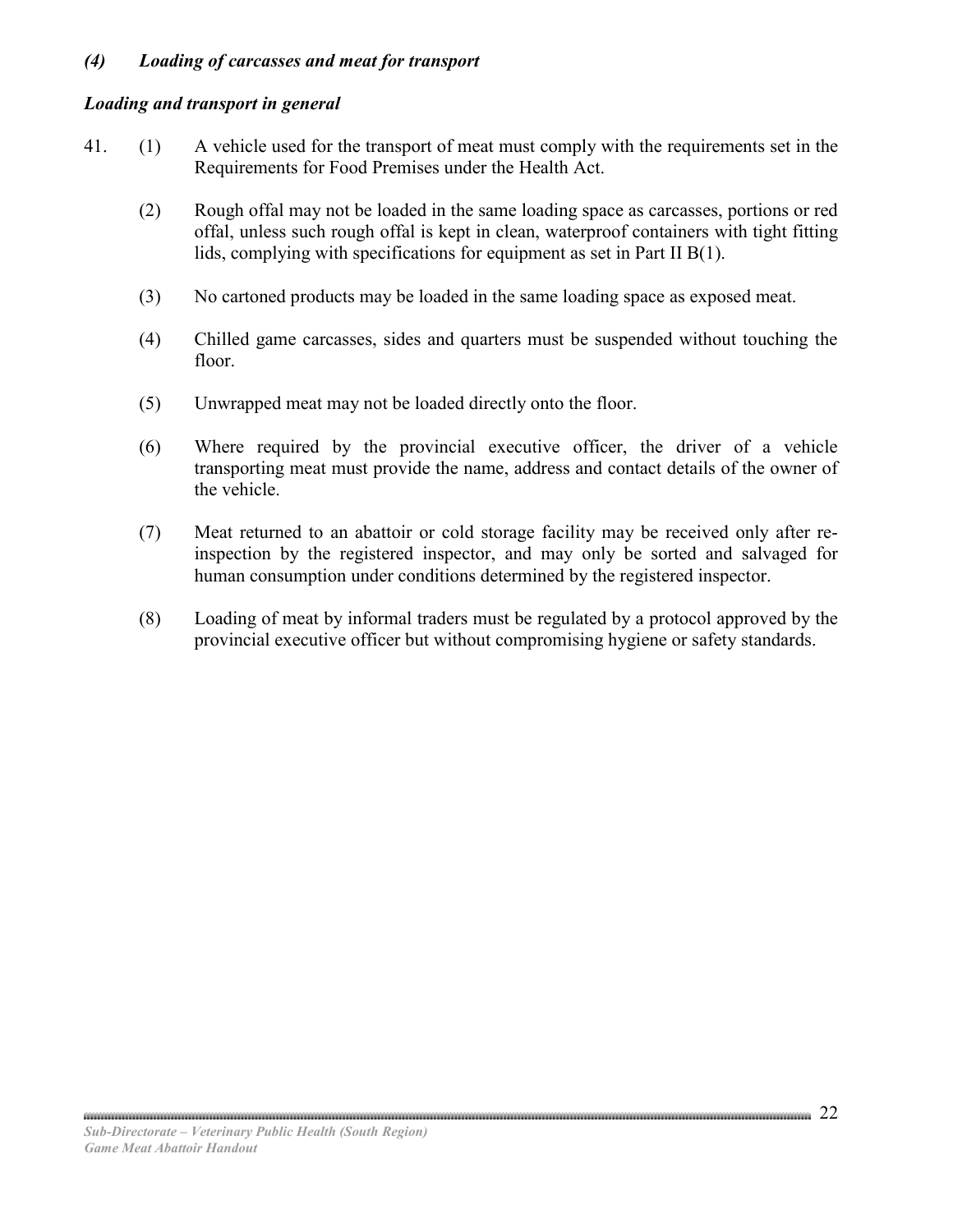## **PART IV**

## **HYGIENE REQUIREMENTS FOR PERSONS ENTERING ABATTOIRS**

[Section  $11(1)(f)$ ]

#### *Visitors entering an abattoir*

52. All persons entering an abattoir including management, visitors and maintenance personnel must be issued, by the owner, with clean suitable protective clothing complying to subregulation 55(1).

#### *Medical records of employees*

- 53. (1) Before employment at an abattoir or its cutting plant, medical certification must confirm that a person is –
	- (a) healthy and physically able to work as a meat handler; and
	- (b) not a carrier of, or suffering from, a communicable disease.
	- (2) All medical records pertaining to medical examinations and daily fitness checks must be available to the provincial executive officer or the registered inspector.

#### *Health checks*

- 54. The owner must ensure that all personnel
	- (a) are examined daily, before starting work, for adverse health conditions such as suppurating abscesses, sores, cuts and abrasions which may pose a food safety risk, and persons so affected may not work with edible products unless such conditions are covered with a firmly secured waterproof dressing so that the risk of contamination is excluded; and
	- (b) who were ill for three days or longer, present medical certificates to indicate that they are now fit to handle foodstuffs.

#### *Protective clothing*

- 55. (1) Protective clothing must be light coloured, clean, in good repair and must include safety hats, hair nets, beard nets, head and shoulder capes, white gumboots and safety boots compliant with hygiene requirements and waterproof aprons as required by the work situation;
	- (2) At the start of each working day or shift, the owner must provide personnel with protective clothing;
	- (3) The owner must ensure that such clean protective clothing is stored and handled so that it does not make contact with private clothes.
	- (4) Private clothes must be kept in a locker that is reserved for that purpose only.
	- (5) Protective clothing must be changed or cleaned when it becomes contaminated by obnoxious matter or becomes dirty.
	- (6) The workers in the clean and dirty areas must wear distinctive protective clothing, respectively.